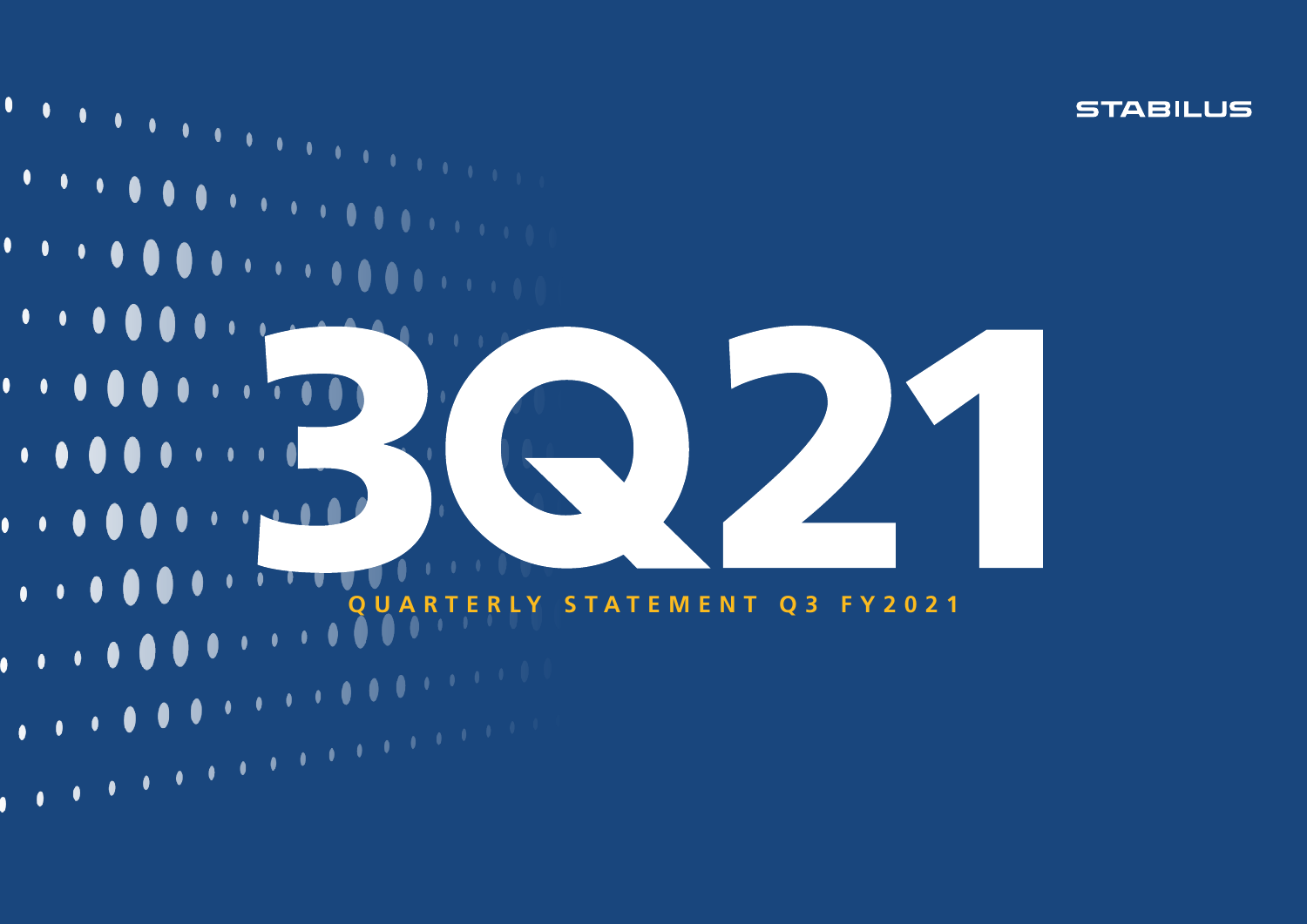Profit in % of revenue  $7.9\%$  3.0% Capital expenditure as % of revenue  $\vert$  4.2%  $\vert$  6.3% FCF in % of revenue 11.4% 2.3% Adjusted FCF in % of revenue 11.4% 11.4% 2.5% Net leverage ratio 1.4x

# KEY FIGURES

|                               | Three months ended June 30, |            |        |            |                               |        | Nine months ended June 30, |        |            |
|-------------------------------|-----------------------------|------------|--------|------------|-------------------------------|--------|----------------------------|--------|------------|
| $IN \in MILLIONS$             | 2021                        | 2020       | CHANGE | % CHANGE   | $IN \in MILLIONS$             | 2021   | 2020                       | CHANGE | % CHANGE   |
| Revenue                       | 228.7                       | 147.0      | 81.7   | 55.6%      | Revenue                       | 708.1  | 599.4                      | 108.7  | 18.1%      |
| EBIT                          | 27.4                        | (21.8)     | 49.2   | $>100.0\%$ | EBIT                          | 90.8   | 30.1                       | 60.7   | $>100.0\%$ |
| Adjusted EBIT                 | 30.9                        | 5.7        | 25.2   | $>100.0\%$ | Adjusted EBIT                 | 101.1  | 66.8                       | 34.3   | 51.3%      |
| Profit for the period         | 15.9                        | (16.4)     | 32.3   | $>100.0\%$ | Profit for the period         | 56.2   | 18.1                       | 38.1   | $>100.0\%$ |
|                               |                             |            |        |            | Capital expenditure           | (29.4) | (37.7)                     | 8.3    | $(22.0)\%$ |
| EBIT as % of revenue          | 12.0%                       | $(14.8)\%$ |        |            | Free cash flow (FCF)          | 81.0   | 13.7                       | 67.3   | $>100.0\%$ |
| Adjusted EBIT as % of revenue | 13.5%                       | 3.9%       |        |            | Adjusted FCF                  | 81.0   | 14.8                       | 66.2   | $>100.0\%$ |
| Profit in % of revenue        | 7.0%                        | $(11.2)\%$ |        |            |                               |        |                            |        |            |
|                               |                             |            |        |            | EBIT as % of revenue          | 12.8%  | $5.0\%$                    |        |            |
|                               |                             |            |        |            | Adjusted EBIT as % of revenue | 14.3%  | 11.1%                      |        |            |
|                               |                             |            |        |            |                               |        |                            |        |            |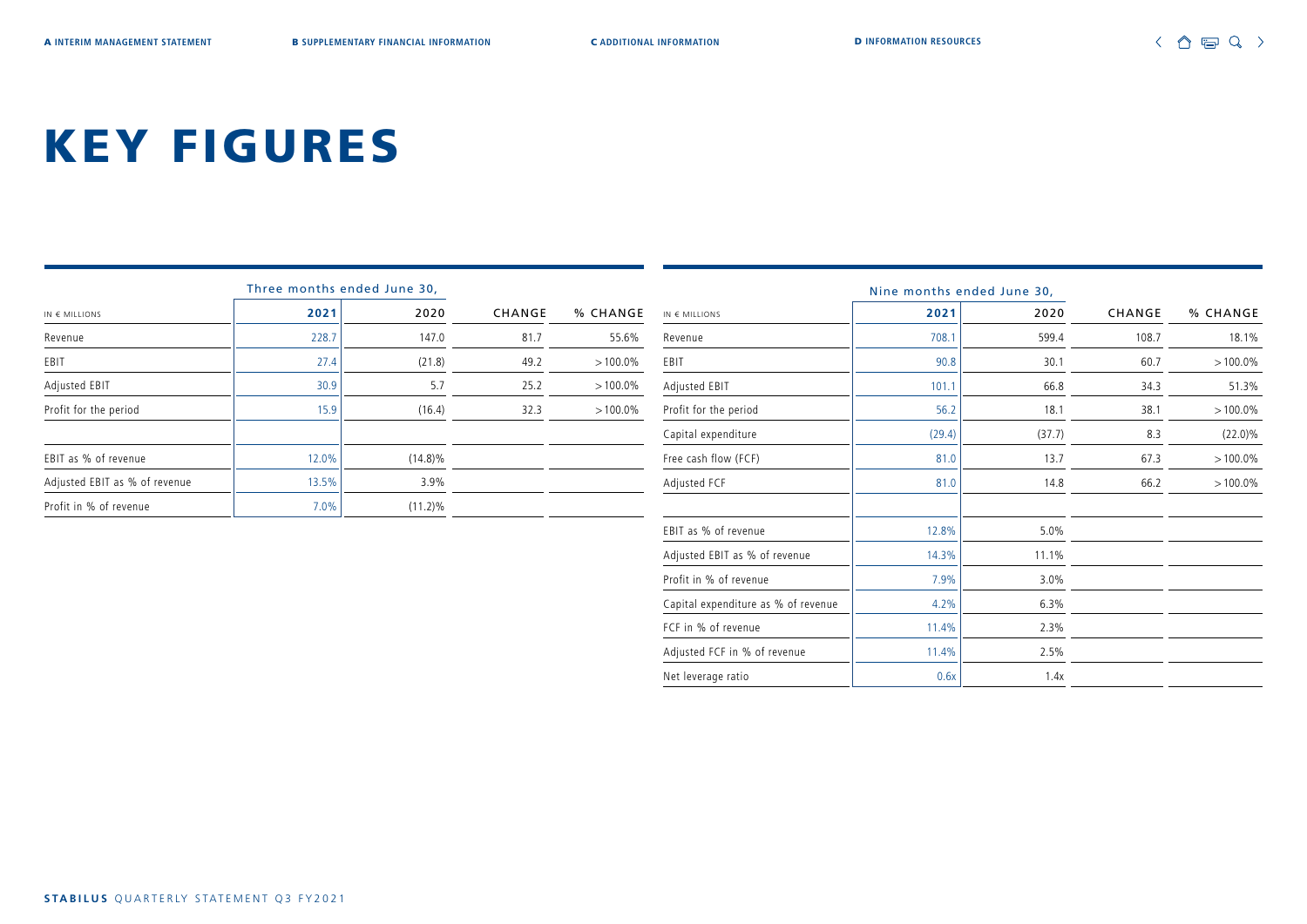# **CONTENTS**

| DEVELOPMENT OF OPERATING SEGMENTS ___________________ 10              |  |
|-----------------------------------------------------------------------|--|
| <b>FINANCIAL POSITION</b> 2008 2012 2022 2023 2024 213                |  |
|                                                                       |  |
| <b>RISKS AND OPPORTUNITIES</b> 2022 2022 2022 2022 217                |  |
| SUBSEQUENT EVENTS <b>And The Contract of the Contract of Table 17</b> |  |
|                                                                       |  |

| ADDITIONAL INFORMATION ________________________                              | つつ |
|------------------------------------------------------------------------------|----|
| <b>FINANCIAL CALENDAR Experimental CALENDAR</b>                              | つつ |
| <b>DISCLAIMER</b><br><u> 1989 - Jan Sterner Sterner van de Fryske kommer</u> | 22 |
|                                                                              |    |
|                                                                              |    |

D **INFORMATION RESOURCES <sup>23</sup>**



**SUPPLEMENTARY FINANCIAL INFORMATION 18** 

| <b>CONSOLIDATED STATEMENT OF</b>                |    |
|-------------------------------------------------|----|
|                                                 | 18 |
| CONSOLIDATED STATEMENT OF FINANCIAL POSITION 19 |    |
| <b>CONSOLIDATED STATEMENT OF CASH FLOWS</b>     | 20 |
| <b>SEGMENT REPORTING</b>                        | 21 |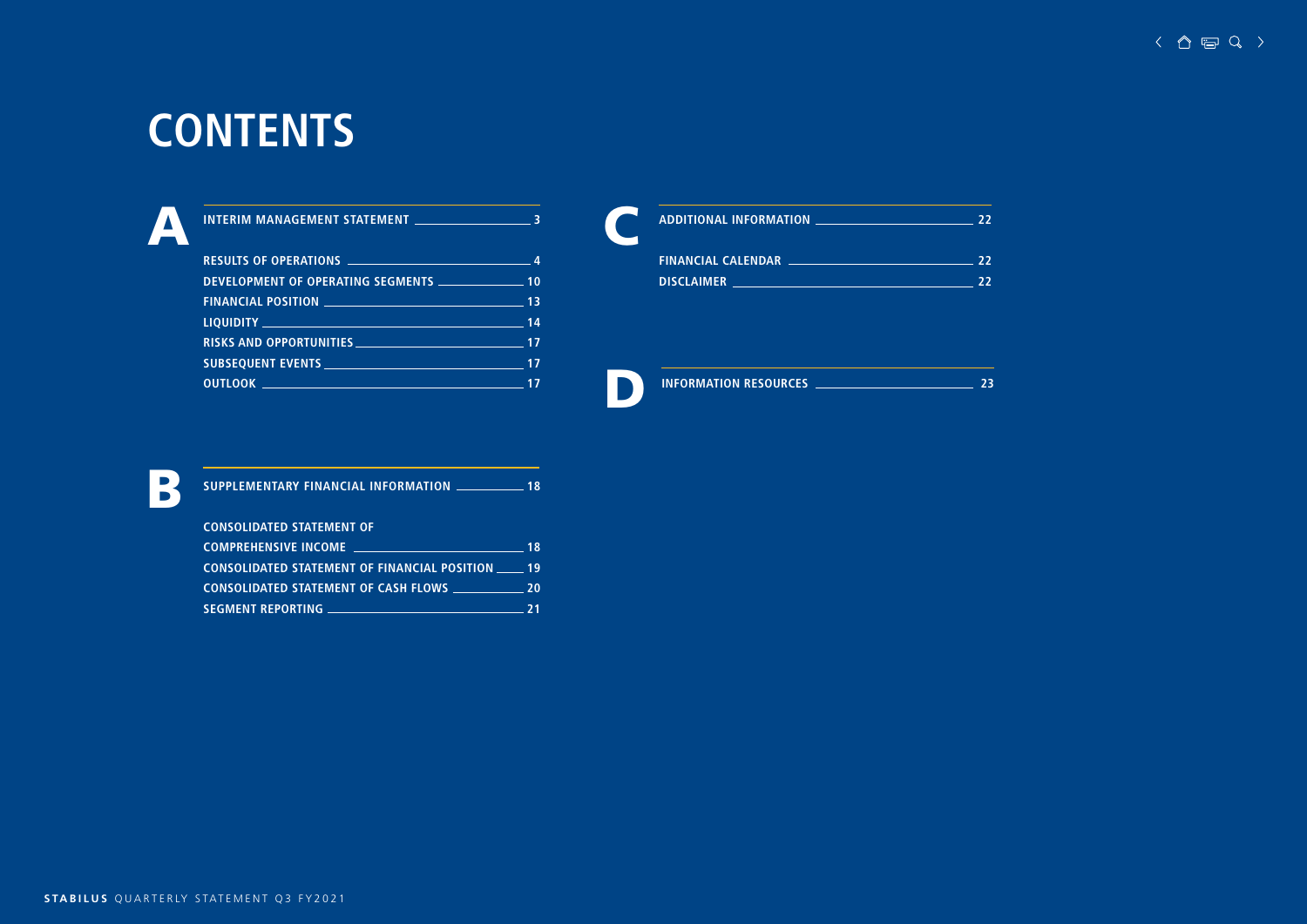**15**

**34**

# HIGHLIGHTS 9M FY2021

## **Revenue growth due to the market recovery against the backdrop of the COVID-19 pandemic**

- Total Group´s revenue increased by €108.7 million or 18.1% to €708.1 million (organic growth rate +22.1%)
- Revenue in APAC up by 36.6% (organic growth rate  $+38.1\%$ ), EMEA up by 16.8% (organic growth rate  $+17.9$ %) and Americas up by 13.4% (organic growth rate  $+22.3%$ )
- Revenue in Automotive Powerise® up by 33.7% (organic growth rate +38.6%), Automotive Gas Spring business up by 19.7% (organic growth rate  $+23.3\%$ ), and Industrial business up by 8.2% (organic growth rate  $+11.9\%$ )

### **Key events**

- Based on the improved market environment, Stabilus outlook refined
	- Revenue of between €930 million and €950 million for fiscal year 2021
	- Adjusted EBIT margin of between 14% and 15% for fiscal year 2021
- Stabilus issues its first promissory note loan (Schuldscheindarlehen) in the total amount of €95.0 million
- Stabilus is planning to change its legal form into an Societas Europaea (SE) and subsequently to transfer its registered office from Luxembourg to Germany

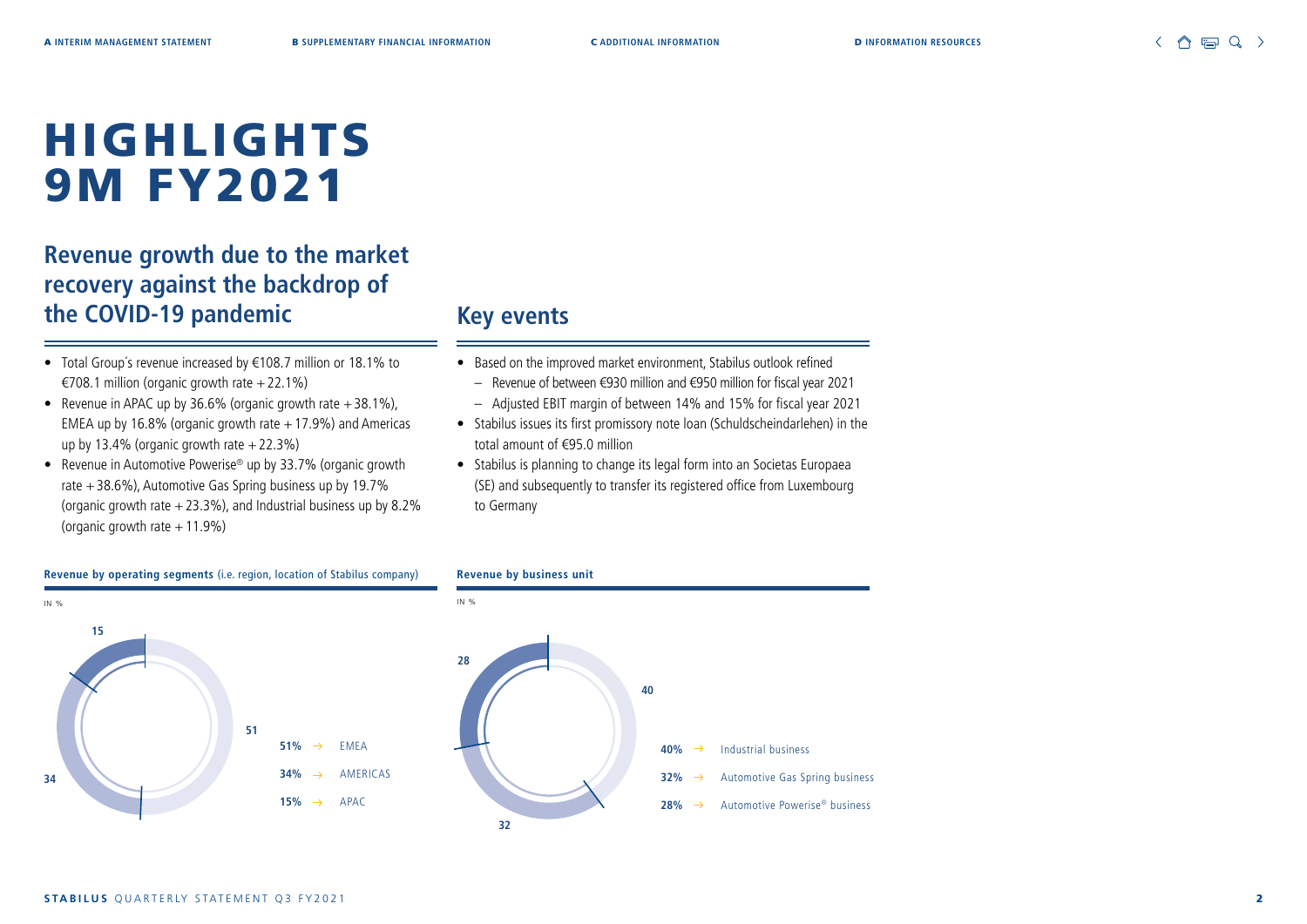## INTERIM MANAGEMENT STATEMENT

for the three and nine months ended June 30, 2021

#### **Alternative Performance Measures (APMs) in the interim management statement for the first nine months of fiscal year 2021**

In accordance with the European Securities and Markets Authority (ESMA) guidelines on Alternative Performance Measures, the Stabilus Group provides a definition, the rationale for use and a reconciliation of APMs used. The Group uses the following APMs: organic growth, adjusted EBIT, free cash flow (FCF), adjusted free cash flow and the net leverage ratio. The calculation of the net leverage ratio is based on net financial debt and adjusted EBITDA, which are also considered APMs.

The APM organic growth is presented because we believe it aids in understanding our operating performance. Organic growth is defined as the reported revenue growth after removing the effects of acquisitions, divestitures and at constant foreign exchange rates. The effects resulting from constant foreign exchange rates are calculated as current year sales converted at current year exchange rates less current year sales converted at prior year exchange rates.

The definitions and required disclosures of all other APMs are provided in the relevant sections of this quarterly statement.

#### **Key events in the first nine months of fiscal year 2021**

The Stabilus fiscal year 2021 (beginning on October 1, 2020) is still affected by uncertainties of the COVID-19 pandemic. However in the third quarter of fiscal year 2021, the COVID-19 cases decreased in several countries as a consequence of increasing vaccination rates. Stabilus implemented testing and vaccination offers at its sites to support the vaccination of Stabilus employees.

Due to the strong market recovery and the Group's diversified product portfolio, the Stabilus Group's total revenue increased organically by 22.1% in the first nine months of the fiscal year 2021. The positive global development is reflected in the positive development of the markets in which we operate. According to the forecast of IHS Markit from July 2021 the global light-vehicle production is expected to grow in fiscal year 2021 (October 2020 - September 2021) by c. 12%. The Automotive Powerise® business increased organically by 38.6% and the Automotive Gas Spring business increased organically by 23.3%. However, our Industrial business recovered more slowly from the COVID-19 pandemic and shows a mixed picture. The revenue in the Industrial business increased organically by 11.9% (we refer to the development of operating segments on page 10).

At the same time, the strong recovery of the global economy over the last months is leading to material price inflation. The development of material prices in the global supply chain, e.g. steel and plastic, influence our cost base. The shortage of electronic components (semiconductors) impact the production of our automotive customers and our planning stability.

Based on the improved market environment, Stabilus outlook was specified to the upper end of the forecast range raised in April 2021. The full year guidance confirmed revenue of between €930 million and €950 million (before: between €900 million and €950 million) and with an adjusted EBIT margin of between 14% and 15% (before: between 13% and 15%). This is reflecting a continued stabilizing global economy and recovery in the global automotive production without disruptions within the global supply chain and shortages of electronic components (semiconductors).

On March 4, 2021, Stabilus issued its first promissory loan note (Schuldscheindarlehen) with a total volume of €95.0 million, via its subsidiary Stabilus GmbH. The tranches of the promissory loan note with maturities of five and seven years bear variable interest rates. The promissory note loan is part of our long-term financing strategy and grants us flexibility in the implementation of our growth plans. The financial stability of the Stabilus Group is comfortable. Our net leverage ratio is now at 0.6x compared to 1.2x at September 30, 2020 (we refer to net leverage ratio on page 16).

On March 8, 2021, the Stabilus S. A. announced its plan to change the legal form from Société Anonyme (S. A.) into an Societas Europaea (SE) and the subsequent transfer of the registered office from Luxembourg to Germany. The change of the legal form as well as the transfer of the registered office of the Company require the approval of the general meeting of the Company.

The intended change of the legal form into an European Company is due to the increasing international orientation of Stabilus, which has gained in importance following the acquisitions of companies in recent years. The relocation will simplify the Group's structures and thus reduce complexity, which will lead to cost savings and efficiency gains. At the same time, the transfer of the registered office means that in the future both the Group headquarters and the stock exchange listing of Stabilus will be located in Germany. This process is expected to be finalized in the first quarter of the calendar year 2022. Further information on the planned measures can be found at: www.stabilus.com/investors/se.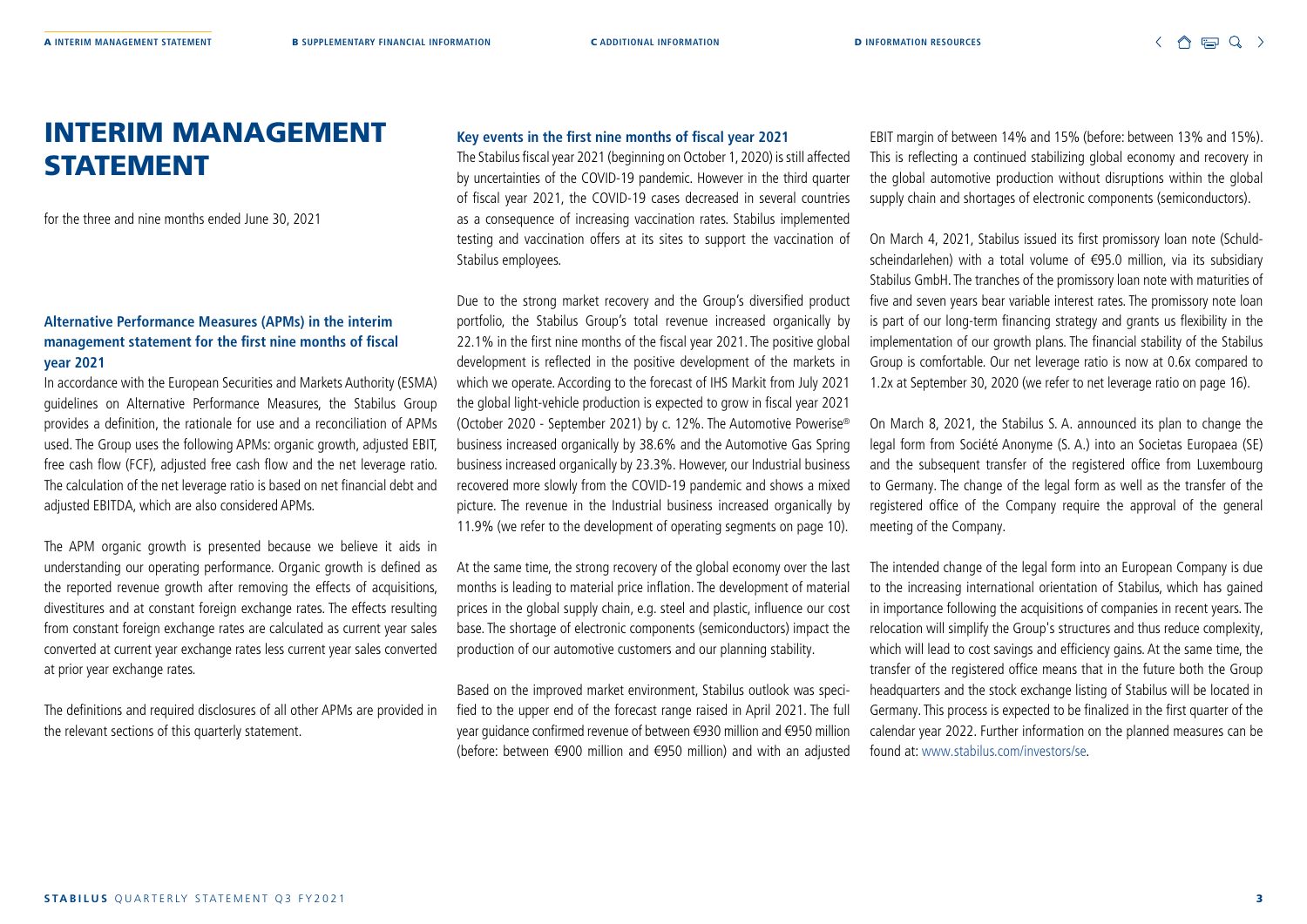## RESULTS OF OPERATIONS

#### **THIRD QUARTER AND FIRST NINE MONTHS OF FISCAL YEAR 2021**

The tables below set out Stabilus Group's consolidated income statement for the third quarter and the first nine months of the fiscal years 2021 and 2020:

#### **Income statement** T\_001

|                                         | <u>THES INDITIONS SHUSU JUNE 50,</u> |         |        |            |
|-----------------------------------------|--------------------------------------|---------|--------|------------|
| $IN \in MILLIONS$                       | 2021                                 | 2020    | Change | % change   |
| Revenue                                 | 228.7                                | 147.0   | 81.7   | 55.6%      |
| Cost of sales                           | (161.9)                              | (112.6) | (49.3) | 43.8%      |
| Gross profit                            | 66.8                                 | 34.4    | 32.4   | 94.2%      |
| Research and development expenses       | (10.7)                               | (8.9)   | (1.8)  | 20.2%      |
| Selling expenses                        | (20.1)                               | (42.7)  | 22.6   | $(52.9)\%$ |
| Administrative expenses                 | (9.6)                                | (7.6)   | (2.0)  | 26.3%      |
| Other income                            | 1.7                                  | 3.3     | (1.6)  | $(48.5)\%$ |
| Other expenses                          | (0.8)                                | (0.3)   | (0.5)  | $>100.0\%$ |
| Profit from operating activities (EBIT) | 27.4                                 | (21.8)  | 49.2   | $>100.0\%$ |
| Finance income                          | 0.2                                  | 0.1     | 0.1    | 100.0%     |
| Finance costs                           | (4.5)                                | (2.6)   | (1.9)  | 73.1%      |
| Profit / (loss) before income tax       | 23.1                                 | (24.3)  | 47.4   | $>100.0\%$ |
| Income tax income / (expense)           | (7.1)                                | 7.9     | (15.0) | $>100.0\%$ |
| Profit / (loss) for the period          | 15.9                                 | (16.4)  | 32.3   | $>100.0\%$ |
|                                         |                                      |         |        |            |

#### Three months ended June 30,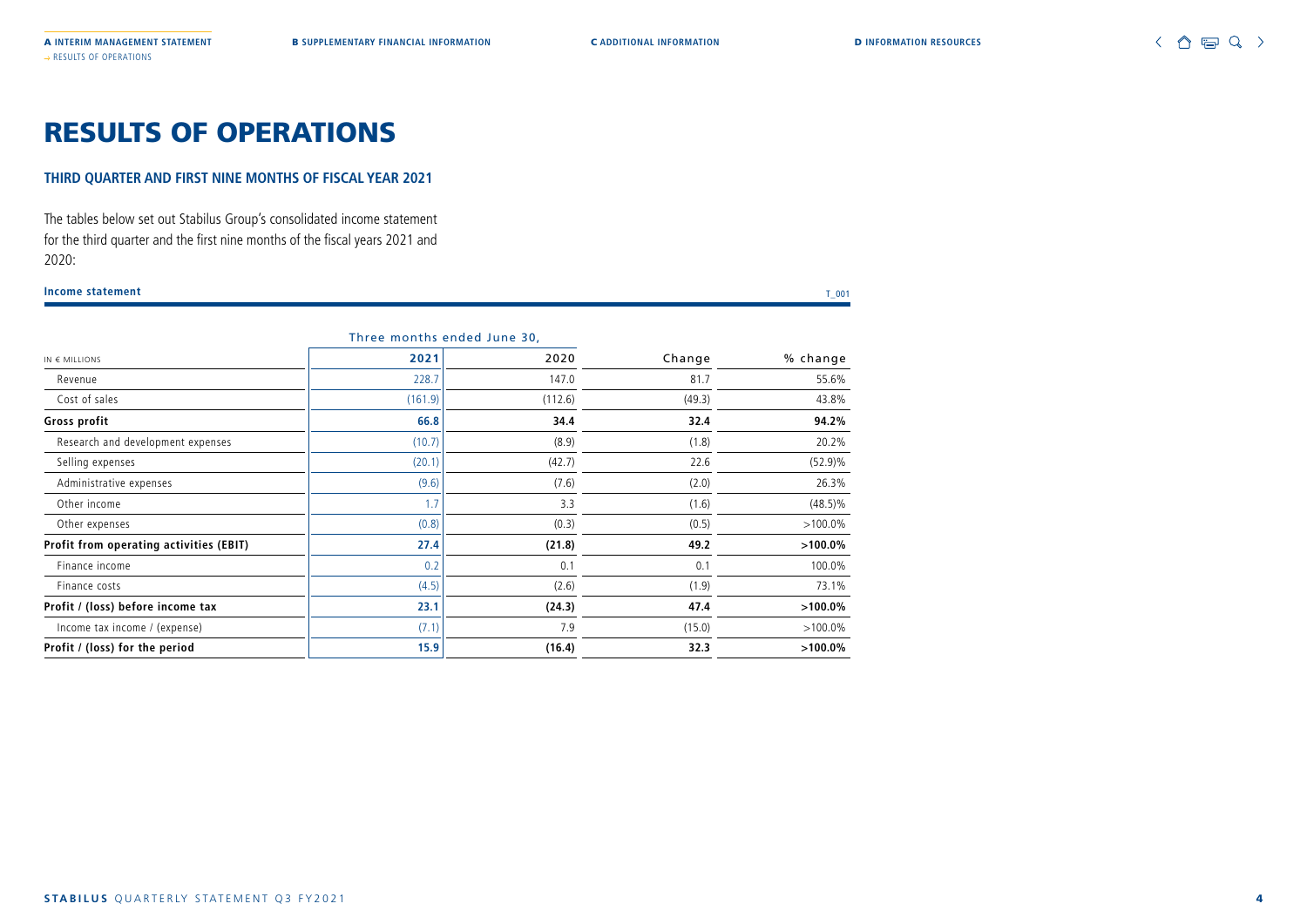→ RESULTS OF OPERATIONS

|                                         |         | Nine months ended June 30, |        |            |
|-----------------------------------------|---------|----------------------------|--------|------------|
| $IN \in MILLIONS$                       | 2021    | 2020                       | Change | % change   |
| Revenue                                 | 708.1   | 599.4                      | 108.7  | 18.1%      |
| Cost of sales                           | (496.5) | (433.7)                    | (62.8) | 14.5%      |
| Gross profit                            | 211.6   | 165.7                      | 45.9   | 27.7%      |
| Research and development expenses       | (31.6)  | (30.4)                     | (1.2)  | 3.9%       |
| Selling expenses                        | (61.2)  | (86.7)                     | 25.5   | $(29.4)\%$ |
| Administrative expenses                 | (30.5)  | (26.0)                     | (4.5)  | 17.3%      |
| Other income                            | 4.8     | 8.1                        | (3.3)  | $(40.7)\%$ |
| Other expenses                          | (2.3)   | (0.6)                      | (1.7)  | $>100.0\%$ |
| Profit from operating activities (EBIT) | 90.8    | 30.1                       | 60.7   | $>100.0\%$ |
| Finance income                          | 0.6     | 5.1                        | (4.5)  | $(88.2)\%$ |
| Finance costs                           | (12.1)  | (8.4)                      | (3.7)  | 44.0%      |
| Profit/(loss) before income tax         | 79.3    | 26.8                       | 52.5   | $>100.0\%$ |
| Income tax income / (expense)           | (23.1)  | (8.7)                      | (14.4) | $>100.0\%$ |
| Profit/(loss) for the period            | 56.2    | 18.1                       | 38.1   | $>100.0\%$ |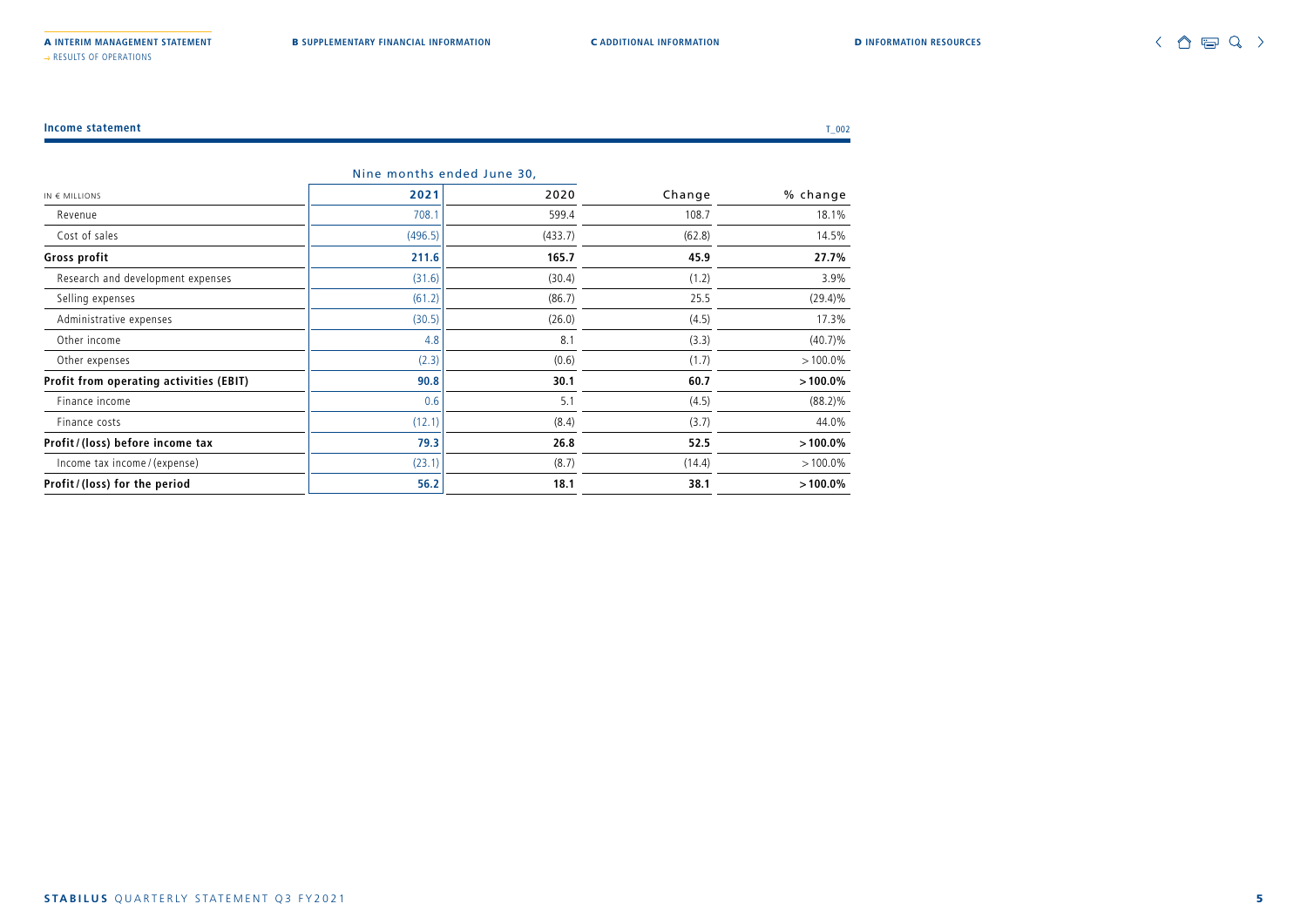#### **Revenue**

The Group's total revenue developed as follows:

**Revenue by region and business unit** T\_003

|                                        | Three months ended June 30, |       |        |        |            |                                             |
|----------------------------------------|-----------------------------|-------|--------|--------|------------|---------------------------------------------|
| IN $\in$ MILLIONS                      | 2021                        | 2020  | Change |        |            | % change % currency effect % organic growth |
| <b>EMEA</b>                            |                             |       |        |        |            |                                             |
| Automotive Gas Spring                  | 30.5                        | 16.6  | 13.9   | 83.7%  | 0.0%       | 83.7%                                       |
| Automotive Powerise <sup>®</sup>       | 21.6                        | 13.5  | 8.1    | 60.0%  | (2.7)%     | 62.7%                                       |
| Industrial                             | 65.2                        | 48.0  | 17.2   | 35.8%  | $(1.3)\%$  | 37.1%                                       |
| Total EMEA <sup>1)</sup>               | 117.3                       | 78.1  | 39.2   | 50.2%  | $(1.3\%)$  | 51.5%                                       |
| Americas                               |                             |       |        |        |            |                                             |
| Automotive Gas Spring                  | 21.1                        | 10.2  | 10.9   | 106.9% | $(3.2)\%$  | 110.1%                                      |
| Automotive Powerise <sup>®</sup>       | 25.3                        | 8.4   | 16.9   | 201.2% | 38.6%      | 162.6%                                      |
| Industrial                             | 28.9                        | 23.7  | 5.2    | 21.9%  | $(10.2)\%$ | 32.1%                                       |
| Total Americas <sup>1)</sup>           | 75.4                        | 42.3  | 33.1   | 78.3%  | 1.1%       | 77.2%                                       |
| <b>APAC</b>                            |                             |       |        |        |            |                                             |
| Automotive Gas Spring                  | 19.4                        | 16.0  | 3.4    | 21.3%  | $(0.8)\%$  | 22.1%                                       |
| Automotive Powerise <sup>®</sup>       | 11.7                        | 6.8   | 4.9    | 72.1%  | $(0.2)\%$  | 72.3%                                       |
| Industrial                             | 5.0                         | 3.9   | 1.1    | 28.2%  | 0.9%       | 27.3%                                       |
| Total APAC <sup>1)</sup>               | 36.0                        | 26.7  | 9.3    | 34.8%  | $(0.4)\%$  | 35.2%                                       |
| <b>Stabilus Group</b>                  |                             |       |        |        |            |                                             |
| Total Automotive Gas Spring            | 70.9                        | 42.7  | 28.2   | 66.0%  | $(1.1)\%$  | 67.1%                                       |
| Total Automotive Powerise <sup>®</sup> | 58.6                        | 28.7  | 29.9   | 104.2% | 9.9%       | 94.3%                                       |
| Total Industrial                       | 99.1                        | 75.6  | 23.5   | 31.1%  | $(4.0)\%$  | 35.1%                                       |
| Revenue <sup>1)</sup>                  | 228.7                       | 147.0 | 81.7   | 55.6%  | $(0.4)\%$  | 56.0%                                       |

<sup>1)</sup> Revenue breakdown by location of Stabilus company (i.e. "billed-from view").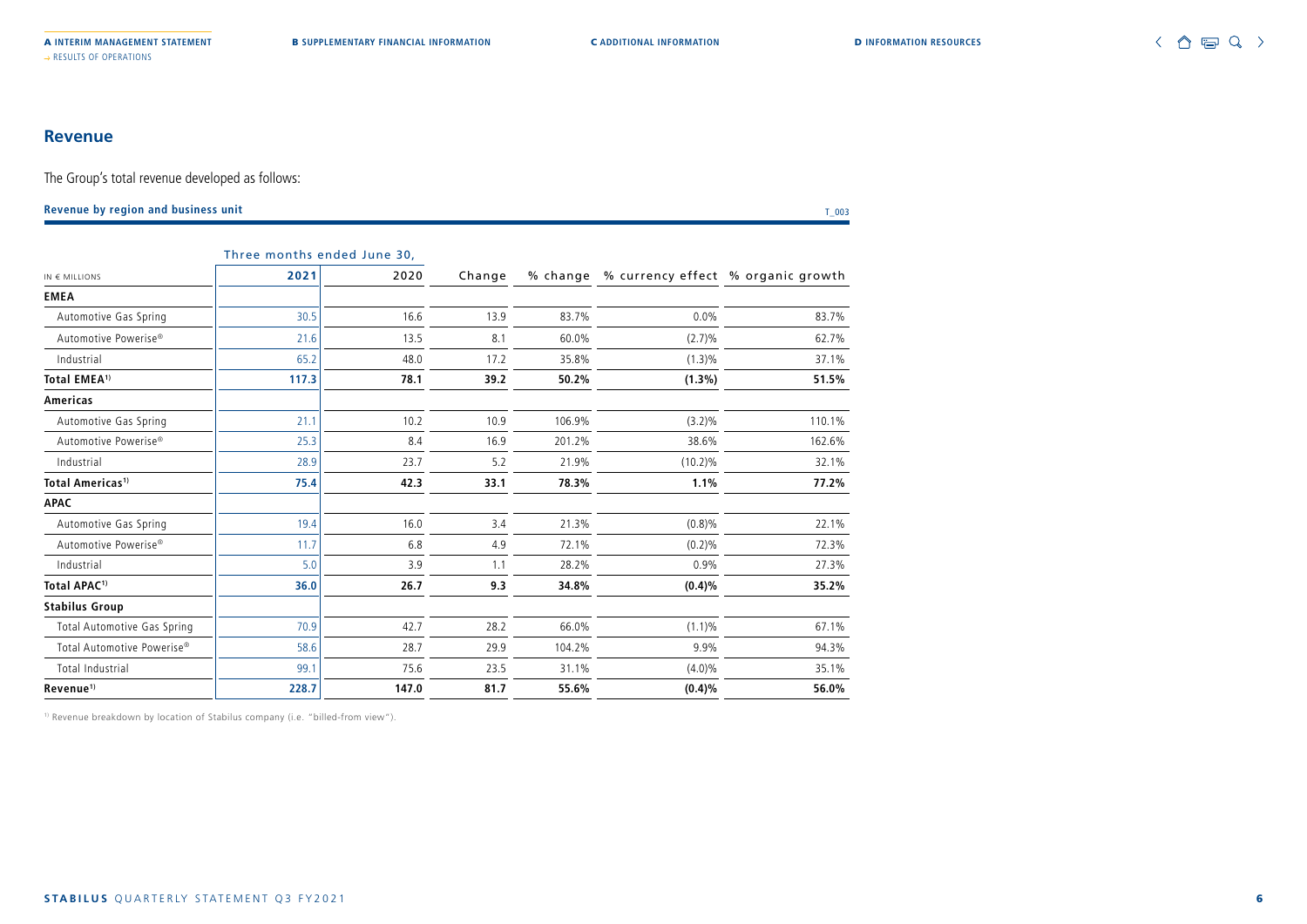△ 冒 Q >

Total revenue of €708.1 million in the first nine months of fiscal year 2021 increased by €108.7 million or 18.1% compared to the first nine months of fiscal year 2020. The effect from exchange rate changes amounted to €23.8 million, which led to an organic growth of €132.5 million or 22.1% in the first nine months of fiscal year 2021.

→ RESULTS OF OPERATIONS

The increase in Group revenue in the first nine months of fiscal year 2021 occurred in all regions, EMEA (€51.5 million or 16.8%, organic growth rate 17.9%) and APAC (€28.3 million or 36.6%, organic growth rate 38.1%). Americas revenue increased by €28.9 million or 13.4%, the region is materially influenced by the weak Mexican peso and US dollar compared to the Euro. Americas organic growth rate was 22.3%.

| <b>Revenue by region and business unit</b> | $^{\circ}$ 004 |
|--------------------------------------------|----------------|
|                                            |                |

|                                  | Nine months ended June 30, |       |        |           |                                             |       |
|----------------------------------|----------------------------|-------|--------|-----------|---------------------------------------------|-------|
| $IN \in MILLIONS$                | 2021                       | 2020  | Change |           | % change % currency effect % organic growth |       |
| <b>EMEA</b>                      |                            |       |        |           |                                             |       |
| Automotive Gas Spring            | 98.1                       | 82.1  | 16.0   | 19.5%     | 0.0%                                        | 19.5% |
| Automotive Powerise <sup>®</sup> | 73.2                       | 59.4  | 13.8   | 23.2%     | $(2.3)\%$                                   | 25.5% |
| Industrial                       | 186.9                      | 165.2 | 21.7   | 13.1%     | $(1.2)\%$                                   | 14.3% |
| Total EMEA <sup>1)</sup>         | 358.2                      | 306.7 | 51.5   | 16.8%     | $(1.1)\%$                                   | 17.9% |
| <b>Americas</b>                  |                            |       |        |           |                                             |       |
| Automotive Gas Spring            | 70.0                       | 61.8  | 8.2    | 13.3%     | $(9.8)\%$                                   | 23.1% |
| Automotive Powerise <sup>®</sup> | 93.4                       | 70.5  | 22.9   | 32.5%     | (7.9)%                                      | 40.4% |
| Industrial                       | 80.7                       | 83.0  | (2.3)  | $(2.8)\%$ | $(9.1)\%$                                   | 6.3%  |
| Total Americas <sup>1)</sup>     | 244.2                      | 215.3 | 28.9   | 13.4%     | (8.9)%                                      | 22.3% |
| <b>APAC</b>                      |                            |       |        |           |                                             |       |
| Automotive Gas Spring            | 61.9                       | 48.3  | 13.6   | 28.2%     | $(1.8)\%$                                   | 30.0% |
| Automotive Powerise <sup>®</sup> | 29.9                       | 17.1  | 12.8   | 74.9%     | $(1.6)\%$                                   | 76.5% |
| Industrial                       | 14.0                       | 12.0  | 2.0    | 16.7%     | (0.2)%                                      | 16.9% |
| Total APAC <sup>1)</sup>         | 105.7                      | 77.4  | 28.3   | 36.6%     | $(1.5)\%$                                   | 38.1% |
| <b>Stabilus Group</b>            |                            |       |        |           |                                             |       |
| Total Automotive Gas Spring      | 230.0                      | 192.2 | 37.8   | 19.7%     | $(3.6)\%$                                   | 23.3% |
| Total Automotive Powerise®       | 196.5                      | 147.0 | 49.5   | 33.7%     | (4.9)%                                      | 38.6% |
| Total Industrial                 | 281.6                      | 260.2 | 21.4   | 8.2%      | (3.7)%                                      | 11.9% |
| Revenue <sup>1)</sup>            | 708.1                      | 599.4 | 108.7  | 18.1%     | $(4.0)\%$                                   | 22.1% |

1) Revenue breakdown by location of Stabilus company (i.e. "billed-from view").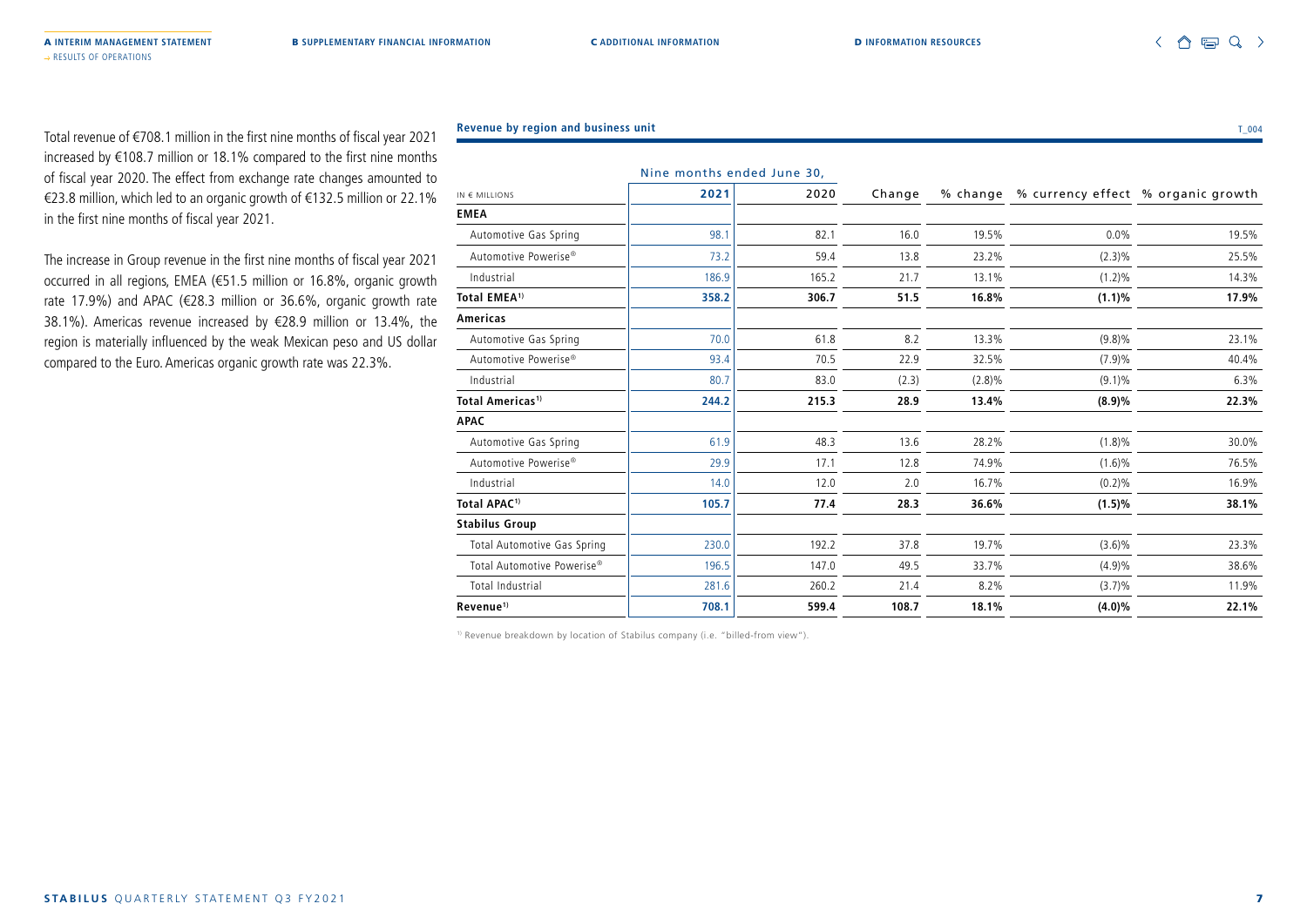#### **Cost of sales and overhead expenses**

#### **Cost of sales**

Cost of sales increased from €(443.7) million in the first nine months of fiscal year 2020 by 14.5% to  $\epsilon$ (496.5) million in first nine months of fiscal year 2021. This increase is generally due to the increased business volume compared to previous year. Material price inflation over the last couple of months, e.g. steel and plastic, is having a negative impact on cost of sales. At the same time, we continue with our stringent cost saving measures, i.e. flexibilization of personnel costs tailored to the requirements of the respective market situation. The prior year includes impairment losses on other intangible assets amounting to  $\epsilon$ (1.3) million. The cost of sales increase (14.5%) is less than the revenue increase (18.1%), consequently the cost of sales as a percentage of revenue decreased by 230 basis points to 70.1% (PY: 72.4%) and the gross profit margin improved to 29.9% (PY: 27.6%).

#### **R&D expenses**

R&D expenses (net of R&D cost capitalization) increased from €(30.4) million in the first nine months of fiscal year 2020 by 3.9% to €(31.6) million in the first nine months of fiscal year 2021. The Group continues to invest in engineering activities aimed to develop new products and product applications, e.g. into the development of the Automotive Powerise® product range to open new areas of business for Stabilus. As a percentage of revenue, R&D expenses decreased by 60 basis points to 4.5% (PY: 5.1%). The capitalization of R&D expenses (less related customer contribution) decreased from €(12.4) million in the first nine months of fiscal year 2020 to  $\epsilon$ (11.2) million in the first nine months of fiscal year 2021. The Group recognized non-recurring impairment charges of  $\epsilon$ (0.6) million in the first nine months of fiscal year 2021 compared to €(0.7) million in the first nine months of fiscal year 2020.

#### **Selling expenses**

Selling expenses decreased from €(86.7) million in the first nine months of fiscal year 2020 by (29.4)% to €(61.2) million in the first nine months of fiscal year 2021. This decrease is primarily due to a non-recurring impairment

loss on a customer relationship in the prior year in the aerospace business amounting to  $\epsilon$ (24.4) million. Excluding the effect from this impairment, selling expenses decreased from €(62.3) million in the first nine months of fiscal year 2020 by (1.8)% or €1.1 million to €(61.2) million in the first nine months of fiscal year 2021. Amongst other reasons, this decrease is due to a leaner cost structure, reflecting the merger of the business units Industrial / Capital Goods and Vibration & Velocity initiated in the first quarter of fiscal year 2020, lower travelling costs (€(0.9) million) as well as decreased ongoing amortization of other intangible assets (customer relationship) from the PPA 2019 (€(1.1) million). As a percentage of revenue, selling expenses decreased by 590 basis points to 8.6% (PY: 14.5%). Excluding the prior year impairment effect, selling expenses decreased by 180 basis points to 8.6% (PY: 10.4%).

#### **Administrative expenses**

Administrative expenses increased from  $E(26.0)$  million in the first nine months of fiscal year 2020 by 17.3% to €(30.5) million in the first nine months of fiscal year 2021. This increase is driven by the ongoing digital transformation and harmonization of our IT systems especially the change to the SAP-Hana database and to cloud-based solutions (+€2.8 million), as well as increased personnel-related provisions (+€2.3 million). As a percentage of revenue, administrative expenses were unchanged at 4.3% (PY: 4.3%).

#### **Other income and expense**

Other income decreased from €8.1 million in the first nine months of fiscal year 2020 by €(3.3) million to €4.8 million in the first nine months of fiscal year 2021. This decrease is due to a non-recurring effect of €2.8 million from an anticipated purchase price adjustment related to the acquisition of General Aerospace GmbH in the prior year, which was partly offset by a reimbursement related to the acquisition of SKF Group entities in 2016 amounting to €1.6 million in the current fiscal year. Furthermore, the prior year includes foreign currency translation gains from the operating business amounting to €3.5 million.

Other expenses increased from  $E(0.6)$  million in the first nine months of fiscal year 2020 by  $\epsilon$ (1.7) million to  $\epsilon$ (2.3) million in the first nine months

of fiscal year 2021. This mainly comprises foreign currency translation losses from the operating business amounting to  $E(2.0)$  million, primarily occurred in Americas.

#### **Finance income and costs**

Finance income decreased from €5.1 million in the first nine months of fiscal year 2020 by €(4.5) million to €0.6 million in the first nine months of fiscal year 2021. The prior year includes net foreign exchange gains amounting to €4.7 million from the translation of intragroup loans, cash and cash equivalents as well as from other financial liabilities (lease liabilities).

Finance costs increased from  $\epsilon$ (8.4) million in the first nine months of fiscal year 2020 by €(3.7) million to €(12.1) million in the first nine months of fiscal year 2021. The increase mainly results from net foreign exchange losses amounting to  $\epsilon$ (3.0) million and from increased interest expenses on financial liabilities as described below.

Finance costs contain primarily ongoing interest expense. Interest expense in the first nine months of fiscal year 2021 of €(8.6) million (PY: €(8.0) million) especially related to the term-loan facility, of which €(3.7) million (PY: €(3.7) million) is cash interest. In addition, an amount of €(4.9) million (PY: €(4.3) million) is due to the amortization of debt issuance cost and the amortization of the adjustment of the carrying value using the effective interest rate method. Thereof €(1.5) million (PY: €(0.9) million) relates to a prepayment of the term-loan facility in March 2021, which led to a derecognition of unamortized debt issuance costs and unamortized adjustments of the carrying value.

#### **Income tax expense**

Income tax expense increased from  $E(8.7)$  million in the first nine months of fiscal year 2020 by  $\in$ (14.4) million to  $\in$ (23.1) million in the first nine months of fiscal year 2021, especially due to the improved operating performance compared to prior year. The effective tax rate in the first nine months of fiscal year 2021 is 29.1% (PY: 32.5%). The higher tax rate in the first nine months of fiscal year 2020 relates to withholding taxes charged on higher intra-group dividend payments mainly from Mexico, US and China.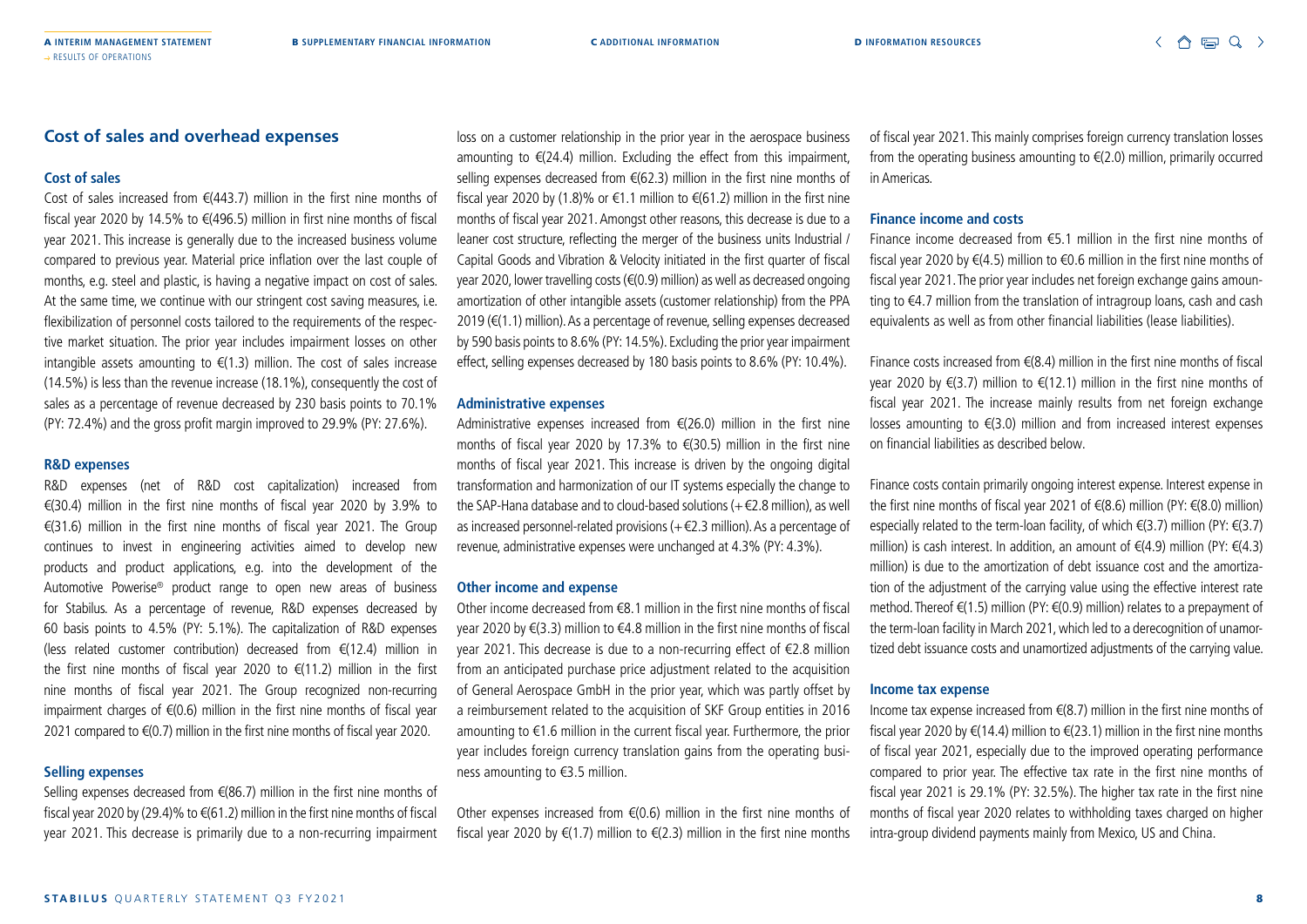#### **Reconciliation of EBIT to adjusted EBIT**

The following tables show a reconciliation of EBIT (earnings before interest and taxes) to adjusted EBIT for the third quarter and the first nine months of the fiscal years 2021 and 2020:

#### **Reconciliation of EBIT to adjusted EBIT** T\_005

|                                                   | Three months ended June 30, |        |        |            |
|---------------------------------------------------|-----------------------------|--------|--------|------------|
| $N \in MILLIONS$                                  | 2021                        | 2020   | Change | % change   |
| Profit from operating activities (EBIT)           | 27.4                        | (21.8) | 49.2   | $>100.0\%$ |
| PPA adjustments - depreciation and amortization   | 3.5                         | 4.6    | (1.1)  | $(23.9)\%$ |
| PPA adjustments - impairment on intangible assets |                             | 25.7   | (25.7) | n/a        |
| Purchase price adjustment                         | $\overline{\phantom{a}}$    | (2.8)  | 2.8    | n/a        |
| Adjusted EBIT                                     | 30.9                        | 5.7    | 25.2   | $>100.0\%$ |

|                                                   | Nine months ended June 30, |       |        | % change   |
|---------------------------------------------------|----------------------------|-------|--------|------------|
| $IN \in MILLIONS$                                 | 2021                       | 2020  | Change |            |
| Profit from operating activities (EBIT)           | 90.8                       | 30.1  | 60.7   | $>100.0\%$ |
| PPA adjustments - depreciation and amortization   | 10.3                       | 13.8  | (3.5)  | $(25.4)\%$ |
| PPA adjustments - impairment on intangible assets |                            | 25.7  | (25.7) | n/a        |
| Purchase price adjustment                         |                            | (2.8) | 2.8    | n/a        |
| <b>Adjusted EBIT</b>                              | 101.1                      | 66.8  | 34.3   | 51.3%      |

Adjusted EBIT represents EBIT, adjusted for exceptional non-recurring items (e.g. restructuring or one-time advisory costs) and depreciation / amortization of fair value adjustments from purchase price allocations (PPAs).

Adjusted EBIT is presented because we believe it helps understanding our operating performance.

The PPA adjustments for depreciation and amortization in the first nine months of fiscal year 2021 amounted to €10.3 million (PY: €13.8 million). Of that amount, €3.5 million (PY: €5.2 million) stem from the April 2010 PPA, which decreased due to the full amortization of unpatented tech-

nology, and €6.1 million (PY: €6.3 million) result from the June 2016 PPA. Furthermore, €0.7 million (PY: €2.3 million) relate to the acquisitions in fiscal year 2019, which decreased due to lower amortization as a consequence of the impairment of customer relationship ( $\in$ (25.7) million) in prior year.

The prior year PPA adjustment for impairment on other intangible assets, especially customer relationship, in the first nine months of fiscal year 2020 amounted to €25.7 million, and, an adjustment amounting to €(2.8) million relates to an anticipated purchase price reduction from the acquisition of General Aerospace GmbH.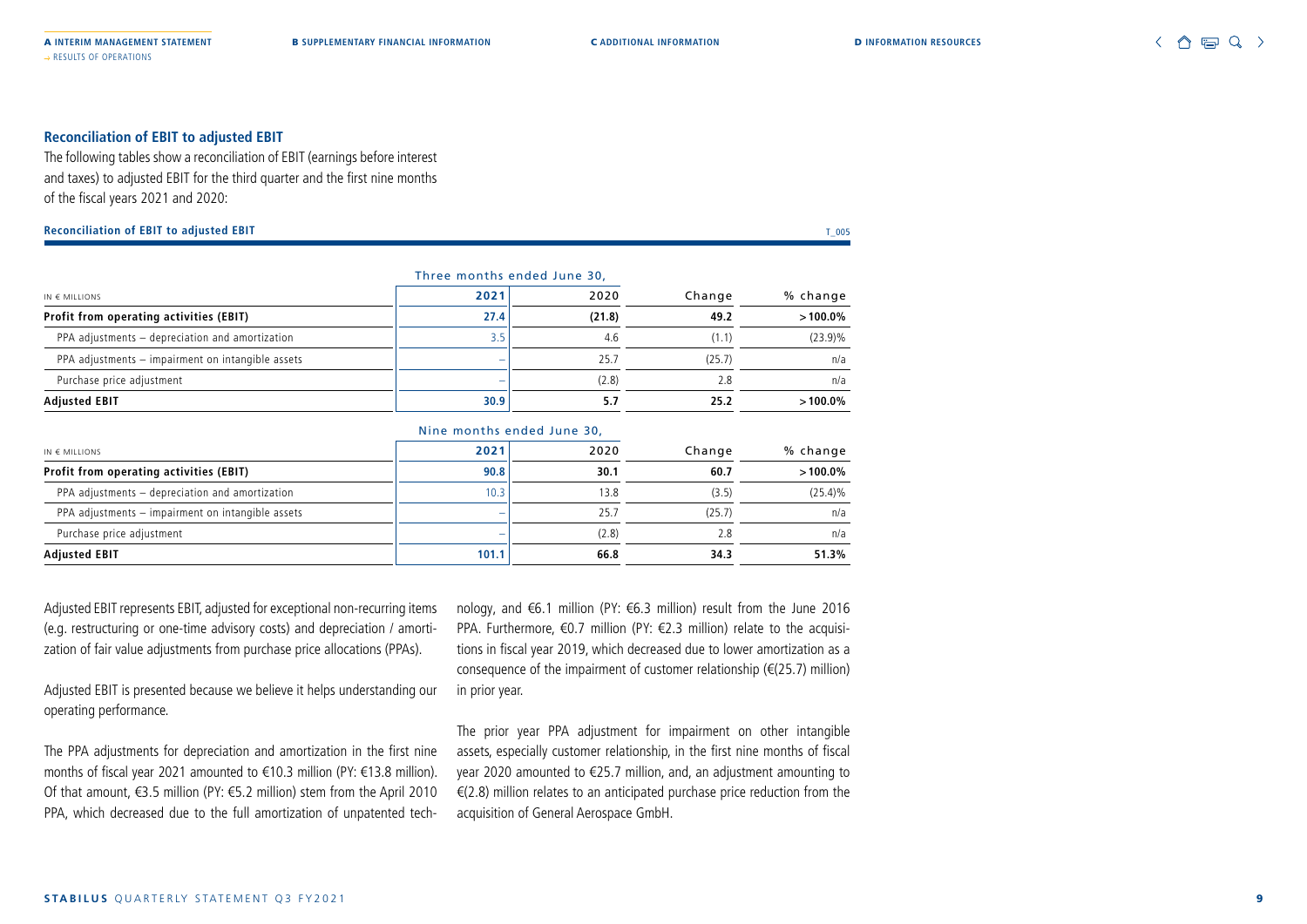## DEVELOPMENT OF OPERATING SEGMENTS

The Stabilus Group is organized and managed primarily on a regional level. The three reportable operating segments of the Group are EMEA (Europe, Middle East and Africa), Americas (North and South America) and APAC (Asia Pacific).

The tables below show the development of our operating segments for the third quarter and the first nine months of the fiscal years 2021 and 2020:

#### **Operating segments** T\_006

|                                    |       | Three months ended June 30, |        |            |
|------------------------------------|-------|-----------------------------|--------|------------|
| $IN \in MILLIONS$                  | 2021  | 2020                        | Change | % change   |
| <b>EMEA</b>                        |       |                             |        |            |
| External revenue <sup>1)</sup>     | 117.3 | 78.1                        | 39.2   | 50.2%      |
| Intersegment revenue <sup>1)</sup> | 6.1   | 5.1                         | 1.0    | 19.6%      |
| Total revenue <sup>1)</sup>        | 123.4 | 83.2                        | 40.2   | 48.3%      |
| Adjusted EBIT                      | 15.7  | 1.8                         | 13.9   | $>100.0\%$ |
| as % of total revenue              | 12.7% | 2.2%                        |        |            |
| as % of external revenue           | 13.4% | 2.3%                        |        |            |
| <b>Americas</b>                    |       |                             |        |            |
| External revenue <sup>1)</sup>     | 75.4  | 42.3                        | 33.1   | 78.3%      |
| Intersegment revenue <sup>1)</sup> | 6.2   | 5.0                         | 1.2    | 24.0%      |
| Total revenue <sup>1)</sup>        | 81.6  | 47.3                        | 34.3   | 72.5%      |
| Adjusted EBIT                      | 9.7   | (0.4)                       | 10.1   | $>100.0\%$ |
| as % of total revenue              | 11.9% | $(0.8)\%$                   |        |            |
| as % of external revenue           | 12.9% | (0.9)%                      |        |            |
| <b>APAC</b>                        |       |                             |        |            |
| External revenue <sup>1)</sup>     | 36.0  | 26.7                        | 9.3    | 34.8%      |
| Intersegment revenue <sup>1)</sup> | 0.1   |                             | 0.1    | n/a        |
| Total revenue <sup>1)</sup>        | 36.1  | 26.7                        | 9.4    | 35.2%      |
| Adjusted EBIT                      | 5.5   | 4.3                         | 1.2    | 27.9%      |
| as % of total revenue              | 15.2% | 16.1%                       |        |            |
| as % of external revenue           | 15.3% | 16.1%                       |        |            |

<sup>1)</sup> Revenue breakdown by location of Stabilus company (i.e. "billed-from view").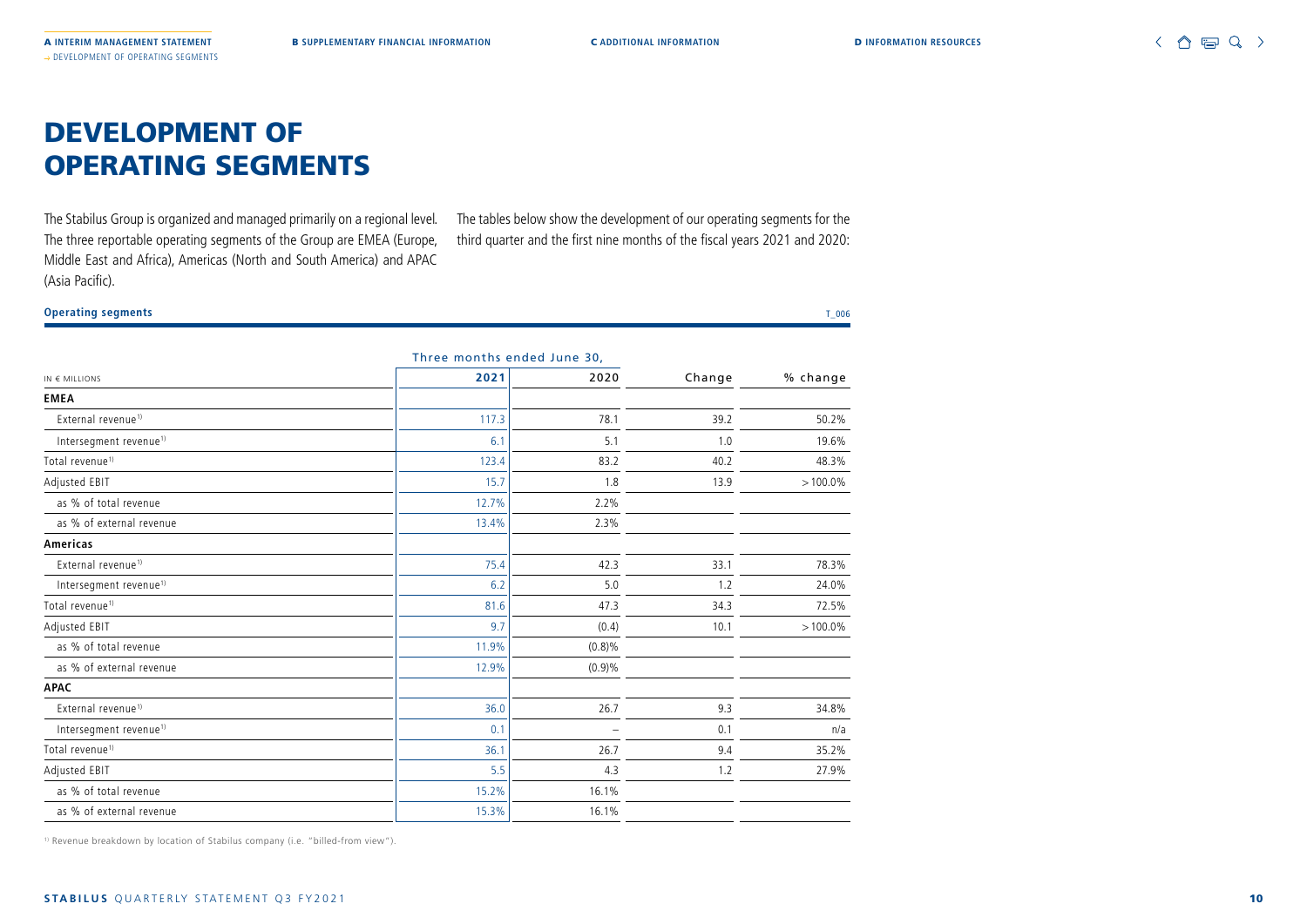T\_007

|                                    |       | Nine months ended June 30, |        |            |
|------------------------------------|-------|----------------------------|--------|------------|
| $IN \in MILLIONS$                  | 2021  | 2020                       | Change | % change   |
| <b>EMEA</b>                        |       |                            |        |            |
| External revenue <sup>1)</sup>     | 358.2 | 306.7                      | 51.5   | 16.8%      |
| Intersegment revenue <sup>1)</sup> | 22.3  | 19.2                       | 3.1    | 16.1%      |
| Total revenue <sup>1)</sup>        | 380.5 | 325.9                      | 54.6   | 16.8%      |
| Adjusted EBIT                      | 50.0  | 30.8                       | 19.2   | 62.3%      |
| as % of total revenue              | 13.1% | 9.5%                       |        |            |
| as % of external revenue           | 14.0% | 10.0%                      |        |            |
| Americas                           |       |                            |        |            |
| External revenue <sup>1)</sup>     | 244.2 | 215.3                      | 28.9   | 13.4%      |
| Intersegment revenue <sup>1)</sup> | 18.3  | 16.5                       | 1.8    | 10.9%      |
| Total revenue <sup>1)</sup>        | 262.5 | 231.8                      | 30.7   | 13.2%      |
| Adjusted EBIT                      | 34.3  | 27.9                       | 6.4    | 22.9%      |
| as % of total revenue              | 13.1% | 12.0%                      |        |            |
| as % of external revenue           | 14.0% | 13.0%                      |        |            |
| <b>APAC</b>                        |       |                            |        |            |
| External revenue <sup>1)</sup>     | 105.7 | 77.4                       | 28.3   | 36.6%      |
| Intersegment revenue <sup>1)</sup> | 0.2   | 0.1                        | 0.1    | 100.0%     |
| Total revenue <sup>1)</sup>        | 105.9 | 77.5                       | 28.4   | 36.6%      |
| Adjusted EBIT                      | 16.8  | 8.1                        | 8.7    | $>100.0\%$ |
| as % of total revenue              | 15.9% | 10.5%                      |        |            |
| as % of external revenue           | 15.9% | 10.5%                      |        |            |

1) Revenue breakdown by location of Stabilus company (i.e. "billed-from view").

→ DEVELOPMENT OF OPERATING SEGMENTS

The external revenue generated by our companies located in the EMEA region increased from €306.7 million in the first nine months of fiscal year 2020 by 16.8% or €51.5 million to €358.2 million in the first nine months of fiscal year 2021. The currency translation effect amounted to €(3.4) million, resulting in an organic growth rate of 17.9%. Growth was driven by our Automotive Powerise® business which increased from €59.4 million by 23.2% or €13.8 million to €73.2 million. Organic growth rate of the Automotive Powerise® was 25.5%. Our Automotive Gas Spring business grew from €82.1 million by 19.5% or €16.0 million to €98.1 million. The organic growth of the Automotive Gas Spring business was 19.5%. The Automotive business market recovery increased against the backdrop of the COVID-19 pandemic in the prior year, which is reflected in the increasing light-vehicle production and new car registrations in EMEA. Our business also benefits from the various stimulus programs from governments to support the recovery of the economy, but the market environment is still challenging through the uncertainties in the global supply chain and shortages of electronic components (semiconductors). The Industrial business increased from €165.2 million by 13.1% or €21.7 million to €186.9 million, organically the growth rate of the Industrial business was 14.3%. The recovery of the Industrial business from the first half of fiscal year 2021 continues in the third quarter, which reflects the strong demand in our broad product portfolio with double digit growth rates in the market subsegments commercial vehicles and distributors, independent aftermarket and e-commerce. The subsegment aerospace, marine & rail is still weak in comparison to prior year. The adjusted EBIT of the EMEA segment increased by 62.3% or €19.2 million and the adjusted EBIT margin, i.e. adjusted EBIT in percent of external revenue, increased in the first nine months of fiscal year 2021 to 14.0% (PY: 10.0%).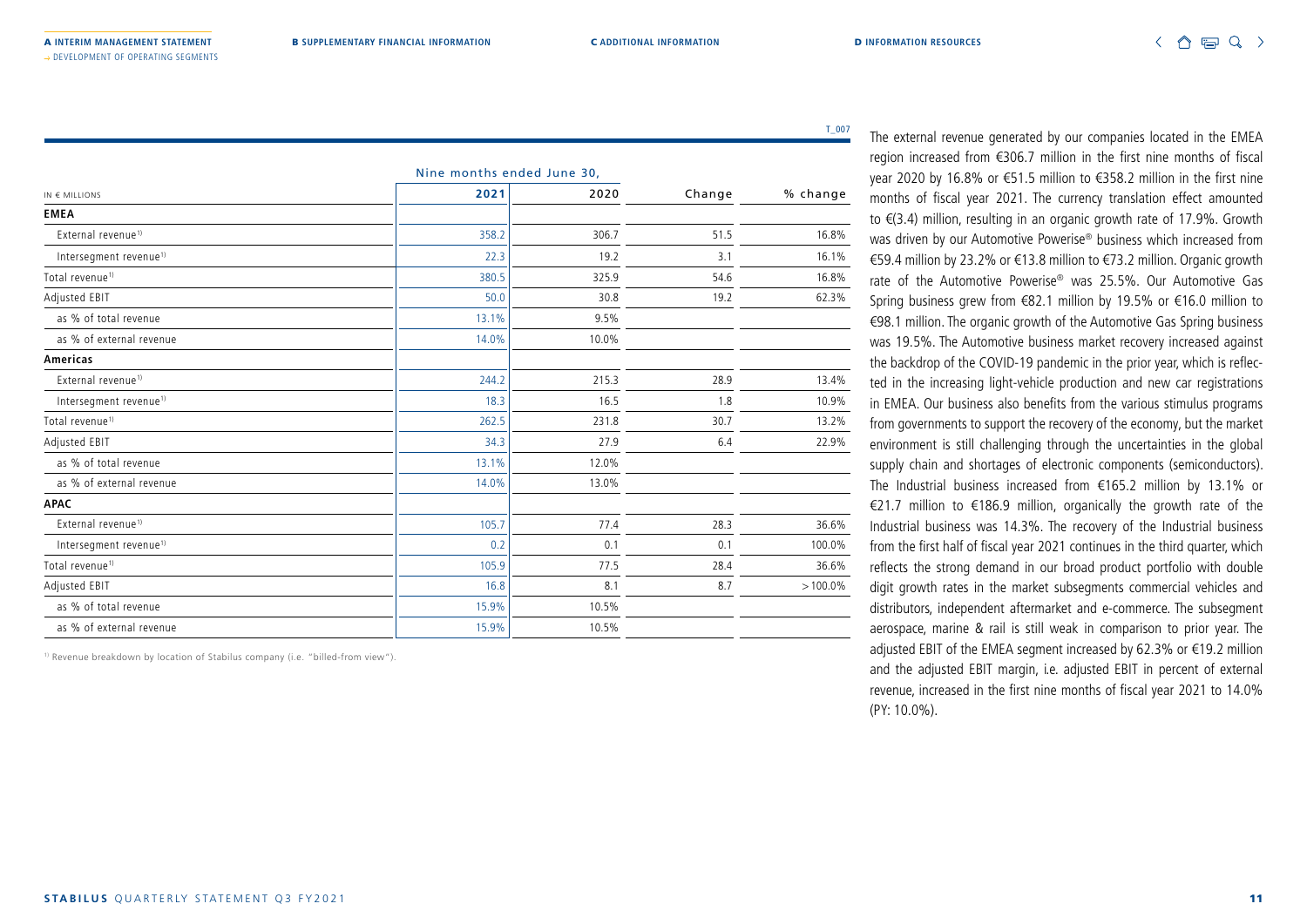The external revenue of our companies located in Americas increased from €215.3 million in the first nine months of fiscal year 2020 by 13.4% or €28.9 million to €244.2 million in the first nine months of fiscal year 2021. The currency translation effect amounted to €(19.3) million resulting in an organic growth rate of 22.3% and especially stems from the weak Mexican peso and US dollar. The Automotive Powerise® business increased from €70.5 million by 32.5% or €22.9 million to €93.4 million and organically 40.4%. The Automotive Gas Spring business increased from €61.8 million by 13.3% or €8.2 million to €70.0 million. The organic growth rate was 23.1%. The Automotive industry is recovering in the US, especially with a strong demand for our Powerise® products. The light-vehicle market in the region was further supported by customer discounts of various OEMs and by government grants to support the economy, but the light-vehicle market is flattening in the third quarter of fiscal year 2021 through the shortages of electronic components (semiconductors). Our Industrial business decreased from €83.0 million by (2.8)% or  $\epsilon$ (2.3) million to  $\epsilon$ 80.7 million whereas organically the Industrial business increased by 6.3% or €5.3 million. The Industrial market in the region recovered slowly from the COVID-19 pandemic and is almost behind the market expectations in all sectors in which we operate. In our third quarter, especially in June, the market appreciations increased in the subsegments commercial vehicles and distributors, independent aftermarket and e-commerce. The adjusted EBIT of the segment Americas increased by 22.9% or €6.4 million, and the adjusted EBIT margin increased in the first nine months of fiscal year 2021 to 14.0% (PY: 13.0%).

→ DEVELOPMENT OF OPERATING SEGMENTS

The external revenue of our companies located in APAC increased from €77.4 million in the first nine months of fiscal year 2020 by 36.6% or €28.3 million to €105.7 million in the first nine months of fiscal year 2021. The currency translation effect amounted to €(1.2) million resulting in an organic growth rate of 38.1%. This strong increase was especially driven by the Automotive Gas Spring business which increased from €48.3 million by 28.2% or €13.6 million to €61.9 million, while the organic growth rate was 30.0%. The Automotive Powerise® business increased from €17.1 million by 74.9% or €12.8 million to €29.9 million, organically the growth rate was 76.5%. Especially the Chinese light-vehicle market showed a strong growth compared to the prior year, according to the information by the China Association of Automobile Manufactures (CAAM) for the period January until June 2021. The sales of passenger cars increased by 27.0% compared to the same period in 2020, but with declined sales in June 2021 (-11.1%) compared to June 2020. Industrial business increased from €12.0 million by 16.7% or €2.0 million to €14.0 million, organic growth rate was 16.9%. The adjusted EBIT of the segment APAC increased by 107.4% or €8.7 million, and the adjusted EBIT margin increased in the first nine months of fiscal year 2021 to 15.9% (PY: 10.5%).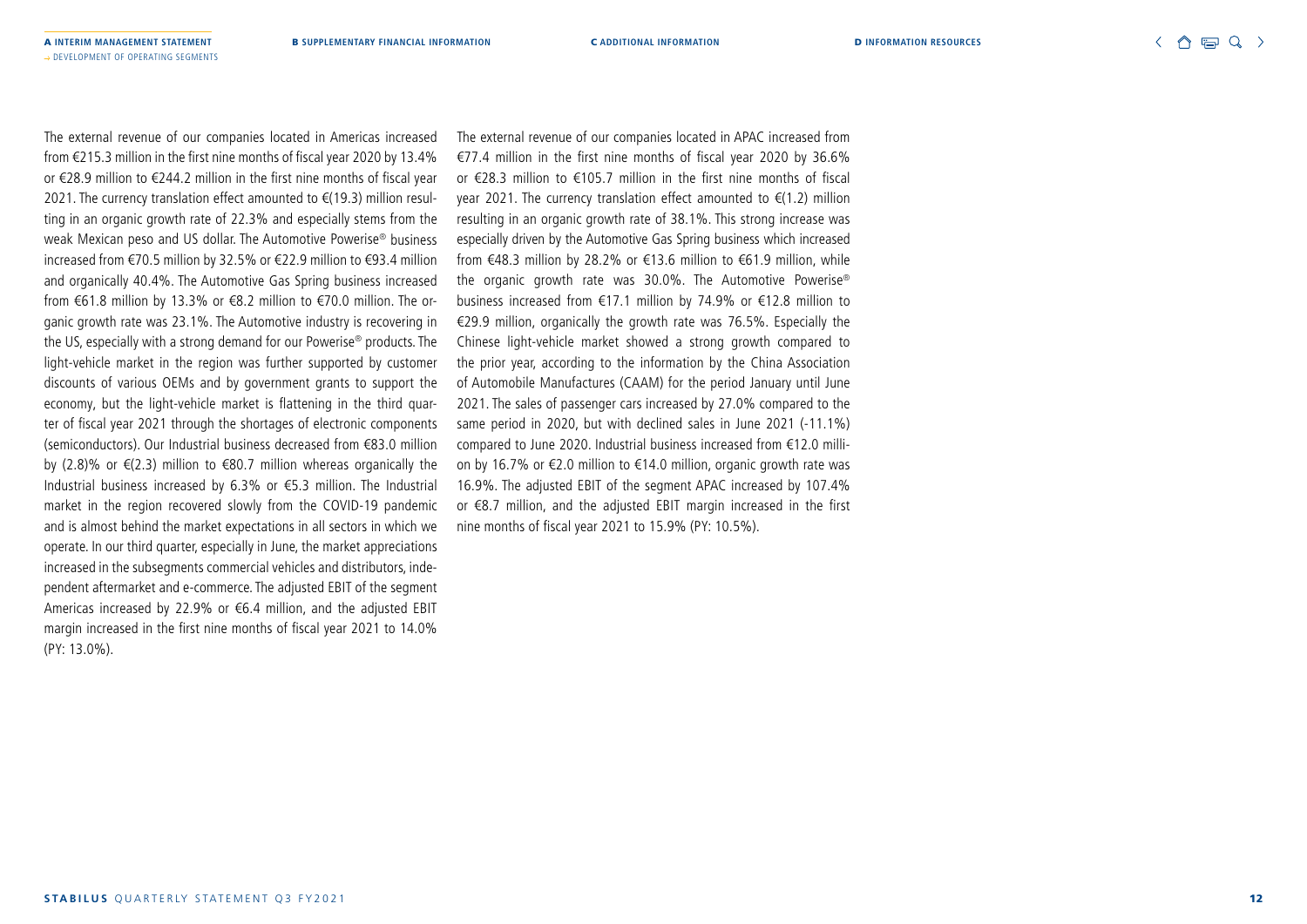## FINANCIAL POSITION

#### **Balance sheet** T\_008

| $IN \in MILLIONS$                   | June 30, 2021 | Sept 30, 2020 | Change | % change  |
|-------------------------------------|---------------|---------------|--------|-----------|
| Assets                              |               |               |        |           |
| Non-current assets                  | 667.5         | 678.2         | (10.7) | $(1.6)\%$ |
| Current assets                      | 511.6         | 405.4         | 106.2  | 26.2%     |
| <b>Total assets</b>                 | 1,179.1       | 1,083.6       | 95.5   | 8.8%      |
| <b>Equity and liabilities</b>       |               |               |        |           |
| Total equity                        | 523.5         | 469.6         | 53.9   | 11.5%     |
| Non-current liabilities             | 471.0         | 425.5         | 45.5   | 10.7%     |
| Current liabilities                 | 184.6         | 188.4         | (3.8)  | $(2.0)\%$ |
| <b>Total liabilities</b>            | 655.6         | 614.0         | 41.6   | 6.8%      |
| <b>Total equity and liabilities</b> | 1,179.1       | 1,083.6       | 95.5   | 8.8%      |
|                                     |               |               |        |           |

#### **Total assets**

The Group's balance sheet total increased from €1,083.6 million as of September 30, 2020, by 8.8% or €95.5 million to €1,179.1 million as of June 30, 2021.

#### **Non-current assets**

Our non-current assets decreased from €678.2 million as of September 30, 2020, by (1.6)% or €(10.7) million to €667.5 million as of June 30, 2021. This reduction is driven by the ongoing amortization of €(20.5) million on other intangible assets mainly from purchase price allocations and by the ongoing depreciation of  $\epsilon$ (26.7) million on property, plant and equipment. Furthermore, non-current assets were further reduced by foreign exchange rate related carrying value adjustments, e.g. a decrease in goodwill of €(1.1) million. This was partly offset by investments of €17.6 million in fixed assets for ongoing capacity expansion projects as well as €11.8 million for intangible assets.

#### **Current assets**

Current assets increased from €405.4 million as of September 30, 2020, by 26.2% or €106.2 million to €511.6 million as of June 30, 2021. This was primarily driven by an increased cash balance (+€76.0 million), attributable to the cash inflow from the promissory note loan amounting to €95.0 million as well as driven by the strong operating free cash flow, which was partly offset by a prepayment of the term-loan facility amounting to €(47.4) million in March 2021 and by the dividend payment amounting to €(12.4) million paid out in February 2021. In addition, inventories increased by €27.2 million in order to secure our global supply chain and to ensure our ability to facilitate the rising demand. Furthermore, other assets increased by €8.8 million due to increased VAT receivables (+€5.1 million) and increased deferred charges (+€3.5 million) as well as trade accounts receivable ( $+ \epsilon$ 1.9 million). This increase was partly offset by a decrease in current tax assets by €(3.8) million due to a tax reimbursement related to the US restructuring in fiscal year 2018 and by a

decrease of other financial assets by €(3.9) million due to the cash inflow from the anticipated purchase price adjustment related to the acquisition of General Aerospace GmbH.

#### **Equity**

The Group's equity increased from €469.6 million as of September 30, 2020, by 11.5% or €53.9 million to €523.5 million as of June 30, 2021. This increase mainly results from the profit of €56.2 million as well as from the other comprehensive income, which increased by €10.7 million. This comprises unrealized actuarial gains on pensions (net of tax) amounting to €1.2 million and unrealized gains from foreign currency translation amounting to €9.5 million. This increase was partly offset by the dividend payment to our shareholders amounting to €(12.4) million in the second quarter of fiscal year 2021.

#### **Non-current liabilities**

Non-current liabilities liabilities increased from €425.5 million as of September 30, 2020, by 10.7% or €45.5 million to €471.0 million as of June 30, 2021. This increase especially relates to the issue of a promissory note loan amounting to €95.0 million, partly offset by a prepayment of the term-loan facility amounting to €(47.4) million in March 2021. Furthermore, the pension liabilities decreased by  $E(2.5)$  million as a consequence of the increased discount rate (June 30, 2021: 1.41% versus September 30, 2020: 1.14%).

#### **Current liabilities**

Current liabilities decreased from €188.4 million as of September 30, 2020, by (2.0)% or €(3.8) million to €184.6 million as of June 30, 2021. Financial liabilities decreased by €(30.2) million due to the full repayment of the revolving credit facility. The overall decrease was almost offset by increased trade accounts payable by €8.9 million and by increased provisions by €11.1 million (personnel-related expenses  $+ \epsilon 4.3$  million and warranties  $+ \epsilon 4.6$  million), as a consequence of the increased business volume in the first nine months of fiscal year 2021. In addition, other liabilities increased by €5.1 million due to vacation expenses (+ $\epsilon$ 2.7 million) and outstanding costs ( $\epsilon$ +1.8 million).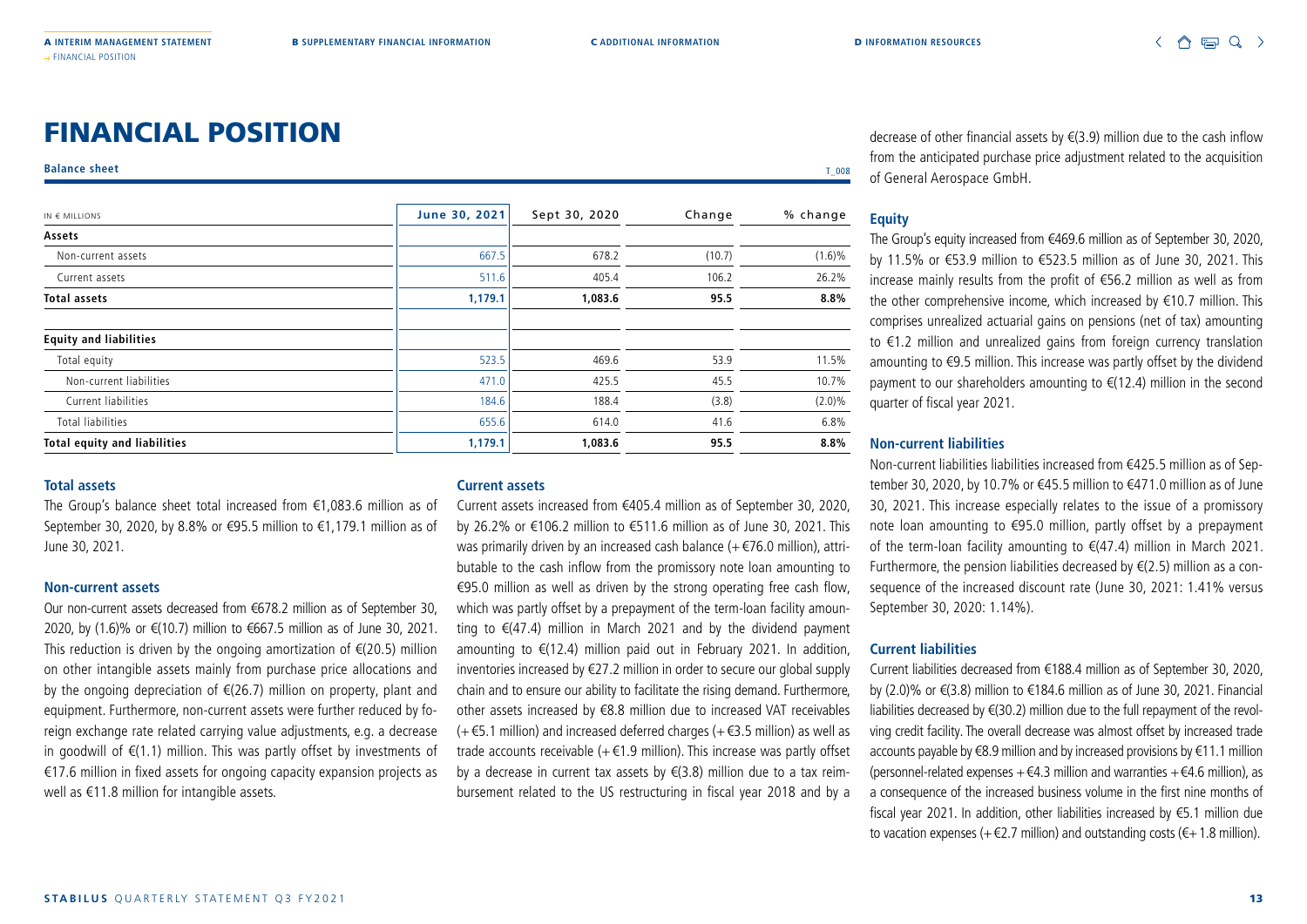## **LIQUIDITY**

#### **Cash flow** T\_009

|                                                    | Nine months ended June 30, |        |        |            |
|----------------------------------------------------|----------------------------|--------|--------|------------|
| IN $\in$ MILLIONS                                  | 2021                       | 2020   | Change | % change   |
| Cash flow from operating activities                | 109.8                      | 52.1   | 57.7   | $>100.0\%$ |
| Cash flow from investing activities                | (28.8)                     | (38.4) | 9.6    | $(25.0)\%$ |
| Cash flow from financing activities                | (6.4)                      | (35.7) | 29.3   | $(82.1)\%$ |
| Net increase / (decrease) in cash                  | 74.6                       | (22.0) | 96.6   | $>100.0\%$ |
| Effect of movements in exchange rates on cash held | 1.4                        | (3.0)  | 4.4    | $>100.0\%$ |
| Cash as of beginning of the period                 | 162.4                      | 139.0  | 23.4   | 16.8%      |
| Cash as of end of the period                       | 238.4                      | 114.0  | 124.4  | $>100.0\%$ |

#### **Cash flow from operating activities**

Cash flow from operating activities increased from €52.1 million in the first nine months of fiscal year 2020 by €57.7 million to €109.8 million in the first nine months of fiscal year 2021. The increase is mainly due to the improved operating performance compared to the prior year as well as from lower income tax payments of €10.0 million, including a tax reimbursement of €3.0 million from the US restructuring in fiscal year 2018. To mitigate risks in the global supply chain, Stabilus invested into inventories.

#### **Cash flow from investing activities**

Cash outflow for investing activities decreased from €(38.4) million in the first nine months of fiscal year 2020 by €9.6 million or (25.0)% to €(28.8) million in the first nine months of fiscal year 2021. This is due to lower capital expenditures for property, plant and equipment decreasing by €7.0 million from €(24.6) million to €(17.6) million and for intangible assets decreasing by €1.3 million from €(13.1) million to €(11.8) million. In prior year €(1.1) million was paid in relation to the acquisition of Piston.

#### **Cash flow from financing activities**

Cash flow from financing activities strongly decreased from €(35.7) million in the first nine months of fiscal year 2020 by €29.3 million or (82.1)% to €(6.4) million in the first nine months of fiscal year 2021. This was mainly attributable to the cash inflow from the promissory note loan of €95.0 million offset by the partial repayment of the term-loan facility amounting to €(47.4) million (PY: €(20.0) million) and of our financial liabilities (especially the revolving credit facility) amounting to  $\epsilon$ (31.3) million. In addition, the decrease was partly offset by lower dividends of €(12.4) million (PY: €(27.2) million) paid to our shareholders in February 2021.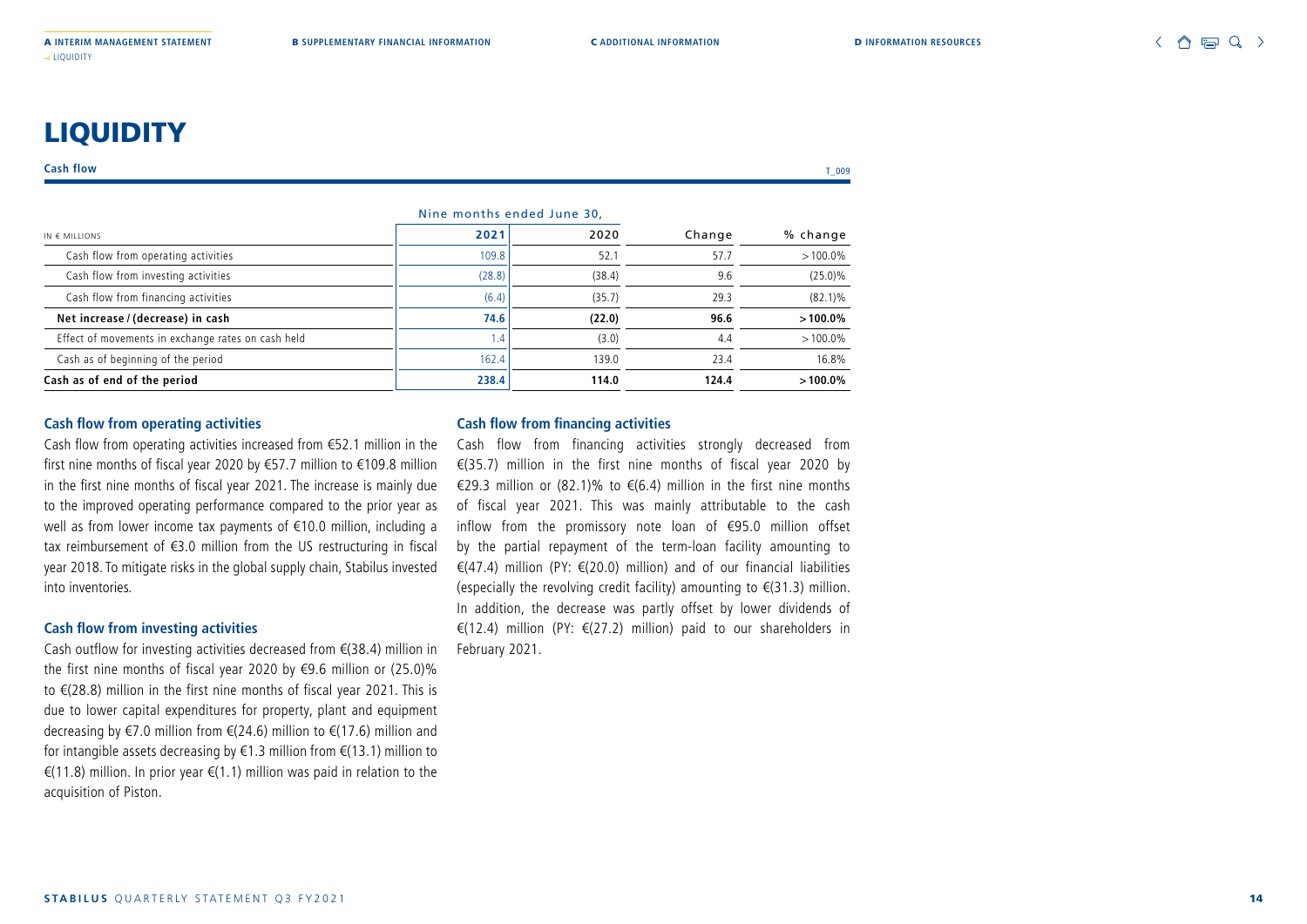#### **Free cash flow (FCF)**

Free cash flow (FCF) is defined as the total of cash flow from operating and investing activities. The Group considers FCF as an essential alternative performance measure as it aids in the evaluation of the Group´s ability to generate cash that can be used, among others, for further investments.

The following table sets out the composition of FCF:

#### **Free cash flow** T\_010

|                                     | Nine months ended June 30, |        |        |            |
|-------------------------------------|----------------------------|--------|--------|------------|
| $IN \in MILLIONS$                   | 2021                       | 2020   | Change | % change   |
| Cash flow from operating activities | 109.8                      | 52.    |        | $>100.0\%$ |
| Cash flow from investing activities | (28.8)                     | (38.4) | 9.6    | $(25.0)\%$ |
| Free cash flow                      | 81.0                       | 13.7   | 67.3   | $>100.0\%$ |

#### **Adjusted free cash flow**

Adjusted free cash flow is defined as the total of cash flow from operating and investing activities before acquisitions. The adjusted free cash flow increased from €14.8 million in the first nine months of fiscal year 2020 to €81.0 million in the first nine months of fiscal year 2021. In fiscal year 2021 no comparable payment for acquisitions have been made.

#### **Adjusted free cash flow** T\_011

|                                                         | Nine months ended June 30, |        |        |            |  |
|---------------------------------------------------------|----------------------------|--------|--------|------------|--|
| $IN \in MILLIONS$                                       | 2021                       | 2020   | Change | % change   |  |
| Cash flow from operating activities                     | 109.8                      | 52.    |        | $>100.0\%$ |  |
| Cash flow from investing activities before acquisitions | (28.8)                     | (37.3) | 8.5    | $(22.8)\%$ |  |
| <b>Adiusted FCF</b>                                     | 81.0                       | 14.8   | 66.2   | $>100.0\%$ |  |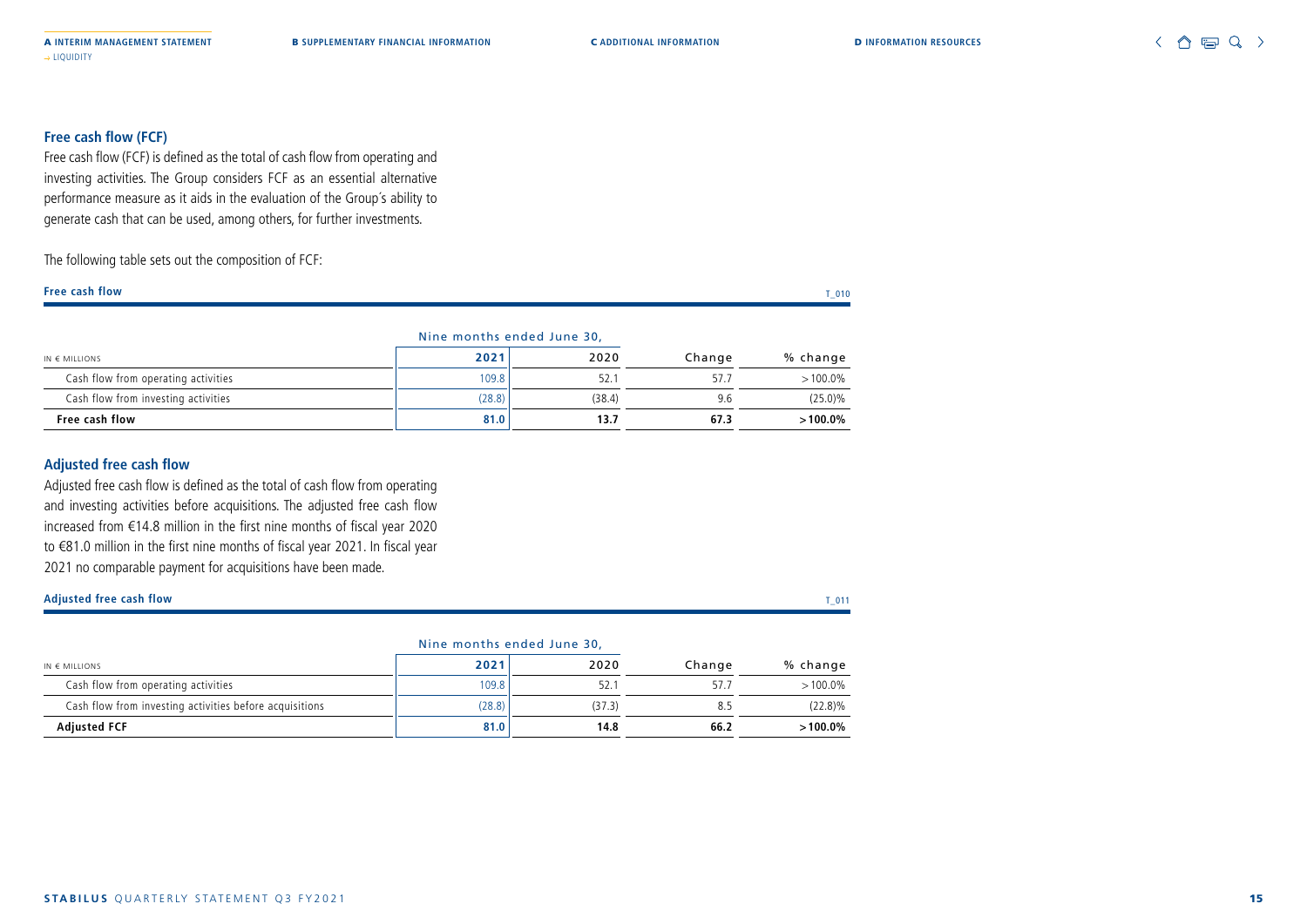#### **Net leverage ratio**

The net leverage ratio is defined as net financial debt divided by adjusted EBITDA for the last twelve months (adjusted EBITDA LTM).

Net financial debt is the nominal amount of financial debt, i.e. current and non-current financial liabilities, less cash and cash equivalents. Adjusted EBITDA is defined as adjusted EBIT before depreciation / amortization and before exceptional non-recurring items (e.g. restructuring or one-time advisory costs).

The net leverage ratio is presented because we believe it is a useful indicator to evaluate the Group's debt leverage and financing structure.

The net leverage ratio decreased from 1.4x for the twelve months ending June 30, 2020, to 0.6x for the twelve months ending June 30, 2021 (September 30, 2020, at 1.2x). Further details are set out in the following tables:

#### **Net leverage ratio** T\_012

| $IN \in MILLIONS$                   | June 30, 2021 | June 30, 2020 | Change  | % change   |
|-------------------------------------|---------------|---------------|---------|------------|
| Financial debt                      | 350.4         | 328.2         | 22.2    | 6.8%       |
| Cash and cash equivalents           | (238.4)       | (114.0)       | (124.4) | $>100.0\%$ |
| Net financial debt                  | 112.0         | 214.2         | (102.2) | $(47.7)\%$ |
| Adjusted EBITDA (LTM ended June 30) | 181.7         | 155.2         | 26.5    | 17.1%      |
| Net leverage ratio <sup>1)</sup>    | 0.6x          | 1.4x          |         |            |

<sup>1)</sup> The net leverage ratio is defined as net financial debt divided by adjusted EBITDA for the last twelve months.

#### **Financial debt** T\_0133 T\_0133 T\_0133 T\_0133 T\_0133 T\_0133 T\_0133 T\_0133 T\_0133 T\_0133 T\_0133 T\_0133 T\_0133 T\_0133 T\_0133 T\_0133 T\_0133 T\_0133 T\_0133 T\_0133 T\_0133 T\_0133 T\_0133 T\_0133 T\_0133 T\_0133 T\_0133 T\_0133 T\_0133 T\_

| 013 | Adjusted EBITDA (LTM ended June 30) |  |
|-----|-------------------------------------|--|
|     |                                     |  |

| IN $\in$ MILLIONS                   | June 30, 2021 | June 30, 2020 |
|-------------------------------------|---------------|---------------|
| Financial liabilities (non-current) | 338.7         | 2917          |
| Financial liabilities (current)     |               | 24 1          |
| Adjustment carrying value           | 75            | 124           |
| <b>Financial debt</b>               | 350.4         | 328.2         |

| $IN \in MILLONS$                                  | June 30, 2021            | June 30, 2020 | Change | % change   |
|---------------------------------------------------|--------------------------|---------------|--------|------------|
| Profit from operating activities (EBIT)           | 116.8                    | 67.4          | 49.4   | 73.3%      |
| Depreciation                                      | 35.6                     | 34.0          | 6.،    | 4.7%       |
| Amortization                                      | 29.5                     | 34.2          | (4.7)  | $(13.7)\%$ |
| PPA adjustments - impairment on intangible assets | $\overline{\phantom{0}}$ | 25.7          | (25.7) | n/a        |
| EBITDA                                            | 181.9                    | 161.3         | 20.6   | 12.8%      |
| Purchase price adjustment                         | (0.2)                    | (6.1)         | 5.9    | $(96.7)\%$ |
| Adjusted EBITDA                                   | 181.7                    | 155.2         | 26.5   | 17.1%      |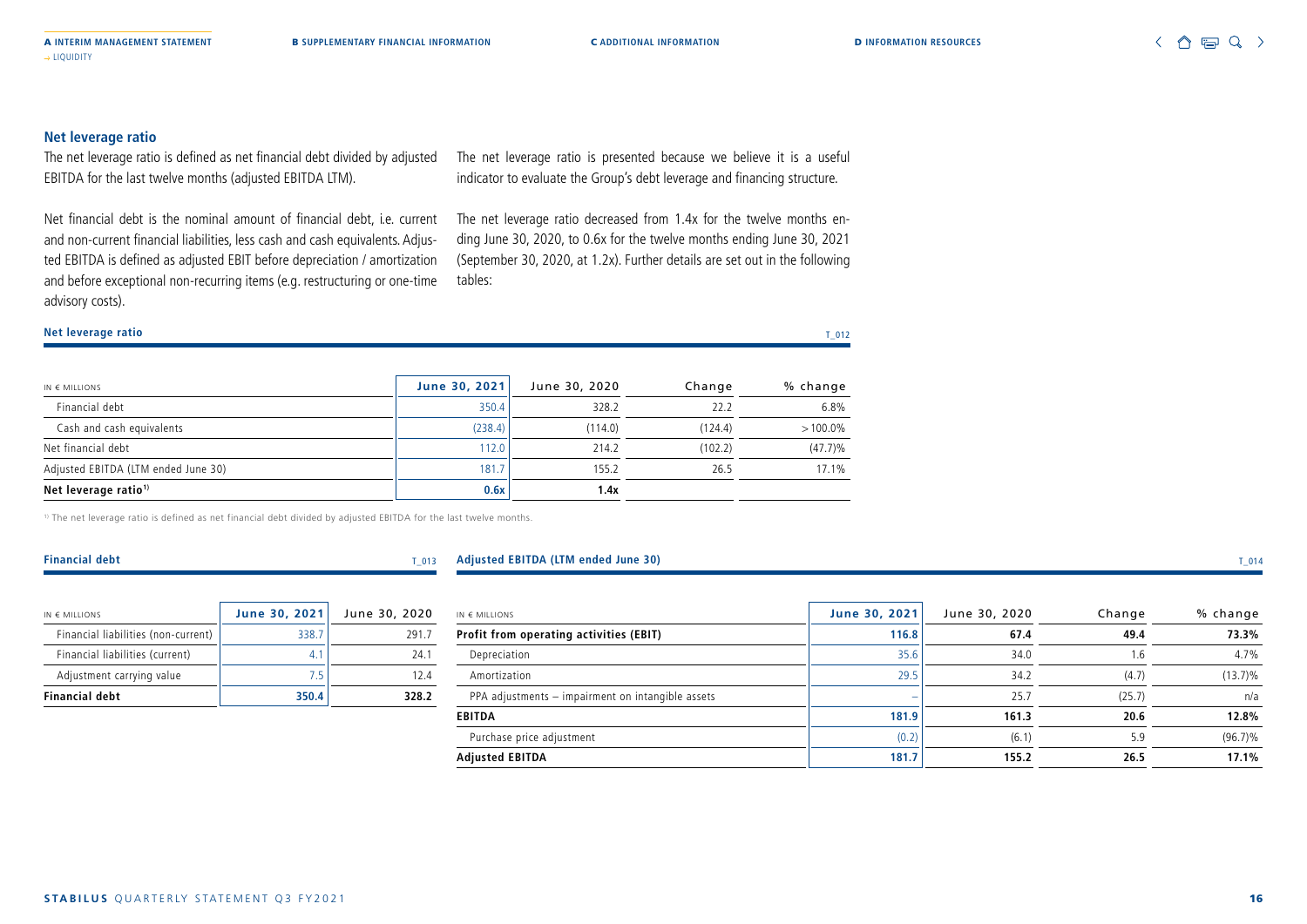#### RISKS AND OPPORTUNITIES SUBSEQUENT EVENTS

The COVID-19 pandemic is still affecting the macroeconomic environment and the global economy is characterized by the consequential uncertainties, which bear various risks for Stabilus as well. The Group continues with its global multidisciplinary crisis management team to monitor and analyze the situation on a weekly basis on a local and a global level and is taking actions to address and mitigate identified risks. The risks of material prices in the global supply chain, e.g. steel and plastic, as well as the shortage of electronic components (semiconductors) having negative impacts on the business of the Group. Furthermore, Stabilus emphasizes a very strict monitoring of cost, liquidity as well as impairment risks. All employees are well informed about safety measures in business and private life and the further using of home office reduces the risk of the virus spreading further.

We also refer to the Group Management Report and the audited consolidated financial statements as of and for the fiscal year ended September 30, 2020, for the general risk-related disclosures.

As of July 29, 2021, there were no further events or developments that could have materially affected the measurement and presentation of the Group's assets and liabilities as of June 30, 2021.

## **OUTLOOK**

Based on the improved market environment, Stabilus outlook was specified to the upper end of the forecast range raised in April 2021. The full year guidance confirmed revenue of between €930 million and €950 million (before: between €900 million and €950 million) and with an adjusted EBIT margin of between 14% and 15% (before: between 13% and 15%). This is reflecting a continued stabilizing global economy and recovery in the global automotive production without disruptions within the global supply chain and shortages of electronic components (semiconductors).

Luxembourg, July 29, 2021



Dr. Michael Büchsner Mark Wilhelms Andreas Schröder Andreas Sievers

Management Board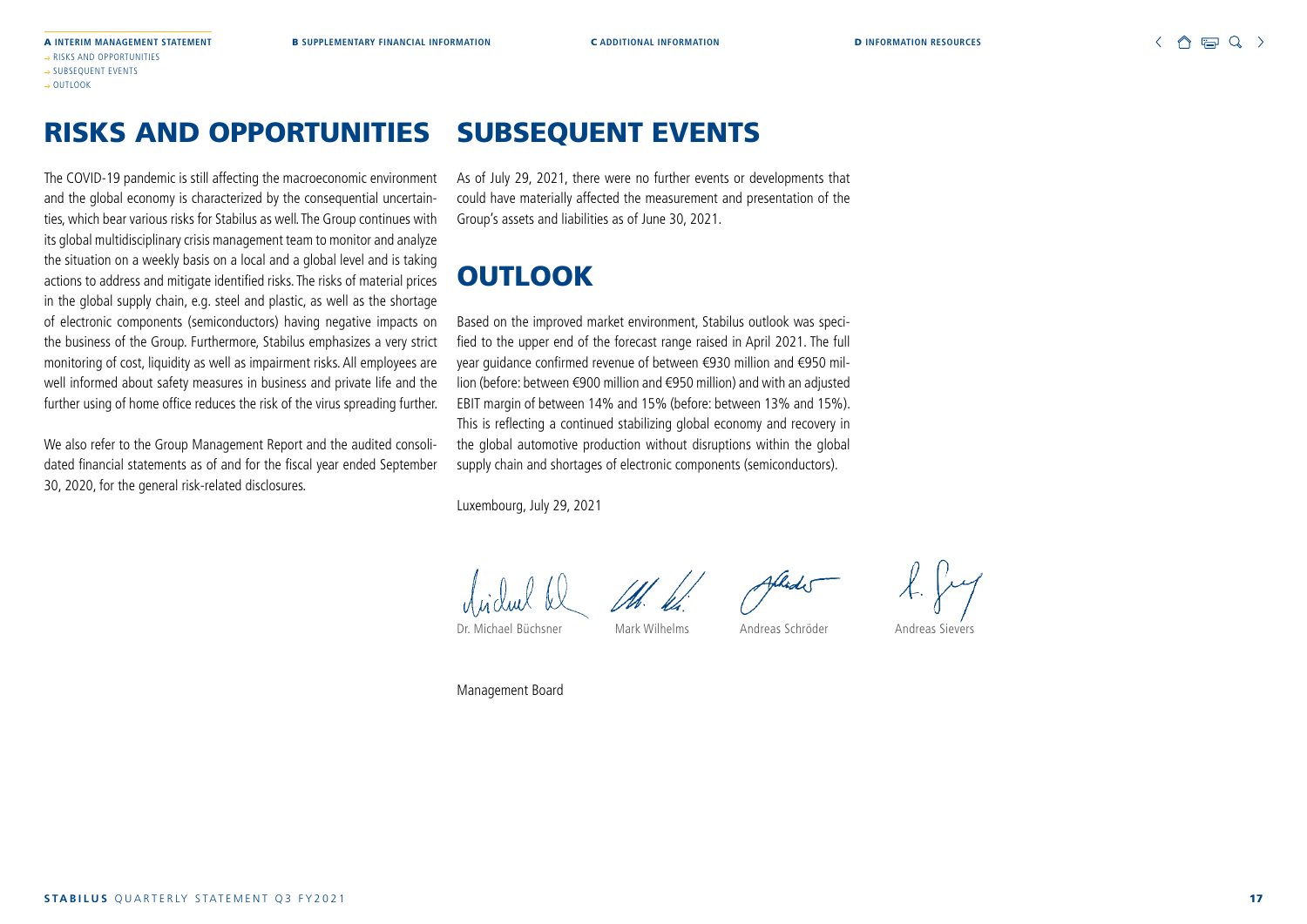A **INTERIM MANAGEMENT STATEMENT** B **SUPPLEMENTARY FINANCIAL INFORMATION** C **ADDITIONAL INFORMATION** D **INFORMATION RESOURCES** → CONSOLIDATED STATEMENT OF COMPREHENSIVE INCOME

## SUPPLEMENTARY FINANCIAL INFORMATION

as of and for the three and nine months ended June 30, 2021

### **CONSOLIDATED STATEMENT OF COMPREHENSIVE INCOME**

for the three and nine months ended June 30, 2021 (unaudited)

| Consolidated statement of comprehensive income |  | 01' |
|------------------------------------------------|--|-----|
|                                                |  |     |

|                                                       |            | Three months ended June 30, |            | Nine months ended June 30, |
|-------------------------------------------------------|------------|-----------------------------|------------|----------------------------|
| IN € THOUSANDS                                        | 2021       | 2020                        | 2021       | 2020                       |
| Revenue                                               | 228,688    | 147,025                     | 708,095    | 599,367                    |
| Cost of sales                                         | (161, 865) | (112, 620)                  | (496, 492) | (433, 723)                 |
| Gross profit                                          | 66,823     | 34,405                      | 211,603    | 165,644                    |
| Research and development expenses                     | (10, 673)  | (8,943)                     | (31, 587)  | (30, 350)                  |
| Selling expenses                                      | (20, 057)  | (42, 709)                   | (61, 200)  | (86, 716)                  |
| Administrative expenses                               | (9, 551)   | (7, 583)                    | (30, 506)  | (26, 029)                  |
| Other income                                          | 1,689      | 3,318                       | 4,824      | 8,120                      |
| Other expenses                                        | (783)      | (291)                       | (2, 357)   | (598)                      |
| Profit from operating activities                      | 27,448     | (21, 803)                   | 90,777     | 30,071                     |
| Finance income                                        | 174        | 95                          | 581        | 5,136                      |
| Finance costs                                         | (4, 537)   | (2,590)                     | (12,069)   | (8, 422)                   |
| Profit / (loss) before income tax                     | 23,085     | (24, 298)                   | 79,289     | 26,785                     |
| Income tax income / (expense)                         | (7, 144)   | 7,879                       | (23,083)   | (8, 725)                   |
| Profit / (loss) for the period                        | 15,941     | (16, 419)                   | 56,206     | 18,060                     |
| thereof attributable to non-controlling interests     | 155        | (1, 767)                    | 123        | (1, 533)                   |
| thereof attributable to shareholders of Stabilus      | 15,786     | (14, 652)                   | 56,083     | 19,593                     |
| Other comprehensive income / (expense)                |            |                             |            |                            |
| Foreign currency translation difference <sup>1)</sup> | 597        | (4, 813)                    | 9,496      | (24, 727)                  |
| Unrealized actuarial gains and losses <sup>2)</sup>   | 348        | (2,310)                     | 1,172      | 3,730                      |
| Other comprehensive income / (expense), net of taxes  | 945        | (7, 123)                    | 10,668     | (20, 997)                  |
| Total comprehensive income / (expense) for the period | 16,886     | (23, 542)                   | 66,874     | (2,937)                    |
| thereof attributable to non-controlling interests     | (68)       | (1, 767)                    | (2, 410)   | (1, 533)                   |
| thereof attributable to shareholders of Stabilus      | 16,954     | (21, 775)                   | 69,284     | (1, 404)                   |
| Earnings per share (in $\xi$ ):                       |            |                             |            |                            |
| basic                                                 | 0.64       | (0.59)                      | 2.27       | 0.79                       |
| diluted                                               | 0.64       | (0.59)                      | 2.27       | 0.79                       |

1) Item that may be reclassified ('recycled') to profit and loss at a future point in time when specific conditions are met.

2) Item that will not be reclassified to profit and loss.

The accompanying notes form an integral part of these consolidated financial statements.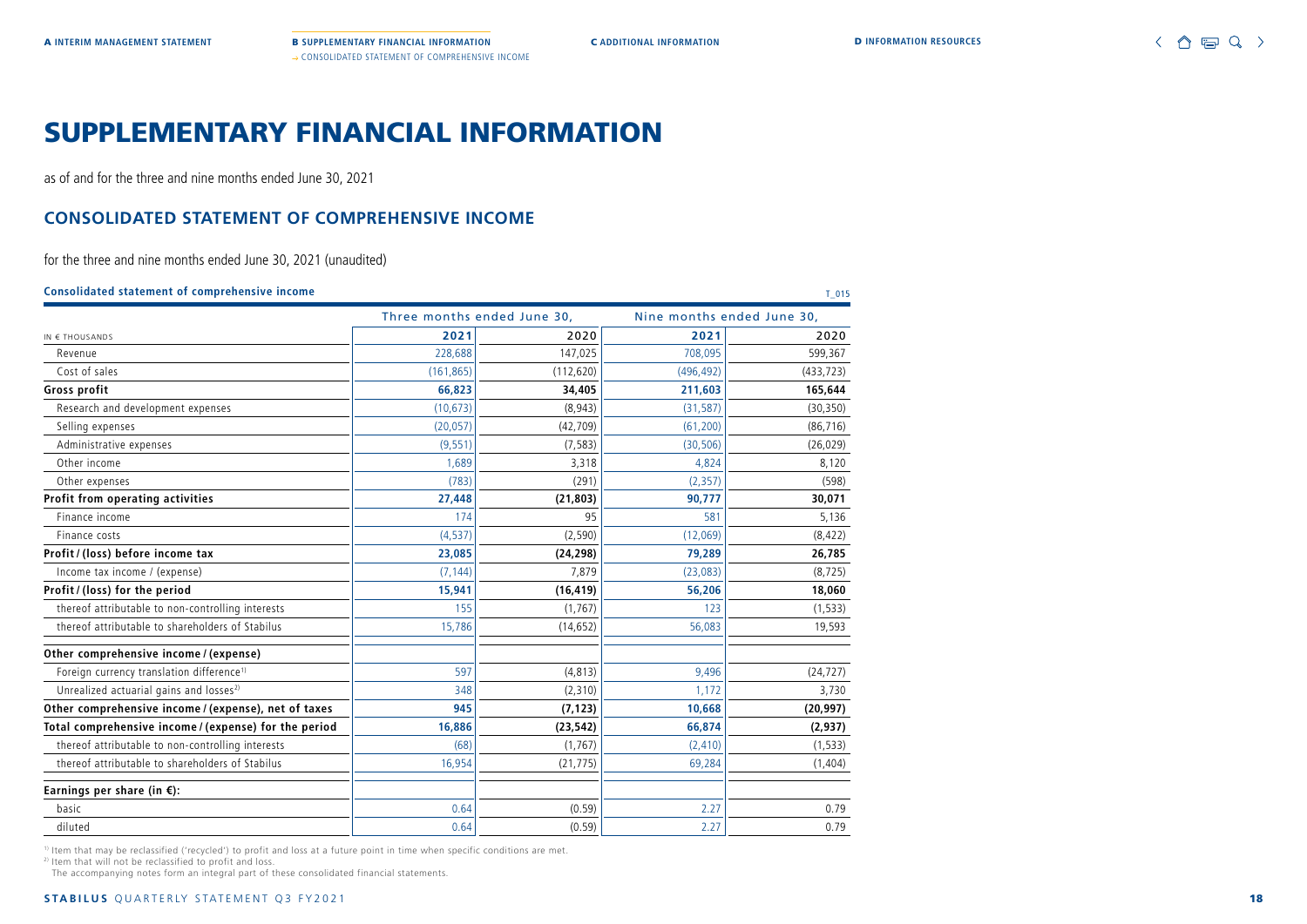#### **CONSOLIDATED STATEMENT OF FINANCIAL POSITION**

as of June 30, 2021 (unaudited)

**Consolidated statement of financial position** T\_016 T\_016

| IN € THOUSANDS                  | June 30, 2021 | Sept 30, 2020 |
|---------------------------------|---------------|---------------|
| Assets                          |               |               |
| Property, plant and equipment   | 226,321       | 229,809       |
| Goodwill                        | 206,560       | 207,661       |
| Other intangible assets         | 220,380       | 229,251       |
| Other assets                    | 1,041         | 281           |
| Deferred tax assets             | 13,221        | 11,149        |
| <b>Total non-current assets</b> | 667,523       | 678,151       |
| Inventories                     | 124,424       | 97,237        |
| Trade accounts receivable       | 118,988       | 117,071       |
| Current tax assets              | 5,780         | 9,591         |
| Other financial assets          | 3,407         | 7,274         |
| Other assets                    | 20,603        | 11,816        |
| Cash and cash equivalents       | 238,378       | 162,431       |
| <b>Total current assets</b>     | 511,580       | 405,420       |
| <b>Total assets</b>             | 1,179,103     | 1,083,571     |

| IN € THOUSANDS                                         | June 30, 2021 | Sept 30, 2020 |
|--------------------------------------------------------|---------------|---------------|
| <b>Equity and liabilities</b>                          |               |               |
| Issued capital                                         | 247           | 247           |
| Capital reserves                                       | 225,848       | 225,848       |
| Retained earnings                                      | 331,435       | 287,702       |
| Other reserves                                         | (38, 919)     | (52, 120)     |
| <b>Equity attributable to shareholders of Stabilus</b> | 518,611       | 461,677       |
| Non-controlling interests                              | 4,870         | 7,921         |
| <b>Total equity</b>                                    | 523,481       | 469,598       |
| <b>Financial liabilities</b>                           | 338,709       | 288,078       |
| Other financial liabilities                            | 30,191        | 33,066        |
| Provisions                                             | 3,241         | 3,699         |
| Pension plans and similar obligations                  | 54,539        | 57,029        |
| Deferred tax liabilities                               | 44,287        | 43,656        |
| <b>Total non-current liabilities</b>                   | 470,967       | 425,528       |
| Trade accounts payable                                 | 79,983        | 71,080        |
| <b>Financial liabilities</b>                           | 4,144         | 34,306        |
| Other financial liabilities                            | 17,818        | 16,345        |
| Current tax liabilities                                | 9,451         | 9,658         |
| Provisions                                             | 51,284        | 40,168        |
| Other liabilities                                      | 21,975        | 16,888        |
| <b>Total current liabilities</b>                       | 184,655       | 188,445       |
| <b>Total liabilities</b>                               | 655,622       | 613,973       |
| <b>Total equity and liabilities</b>                    | 1,179,103     | 1,083,571     |
|                                                        |               |               |

**Consolidated statement of financial position** T\_016 T\_016

The accompanying notes form an integral part of these consolidated financial statements.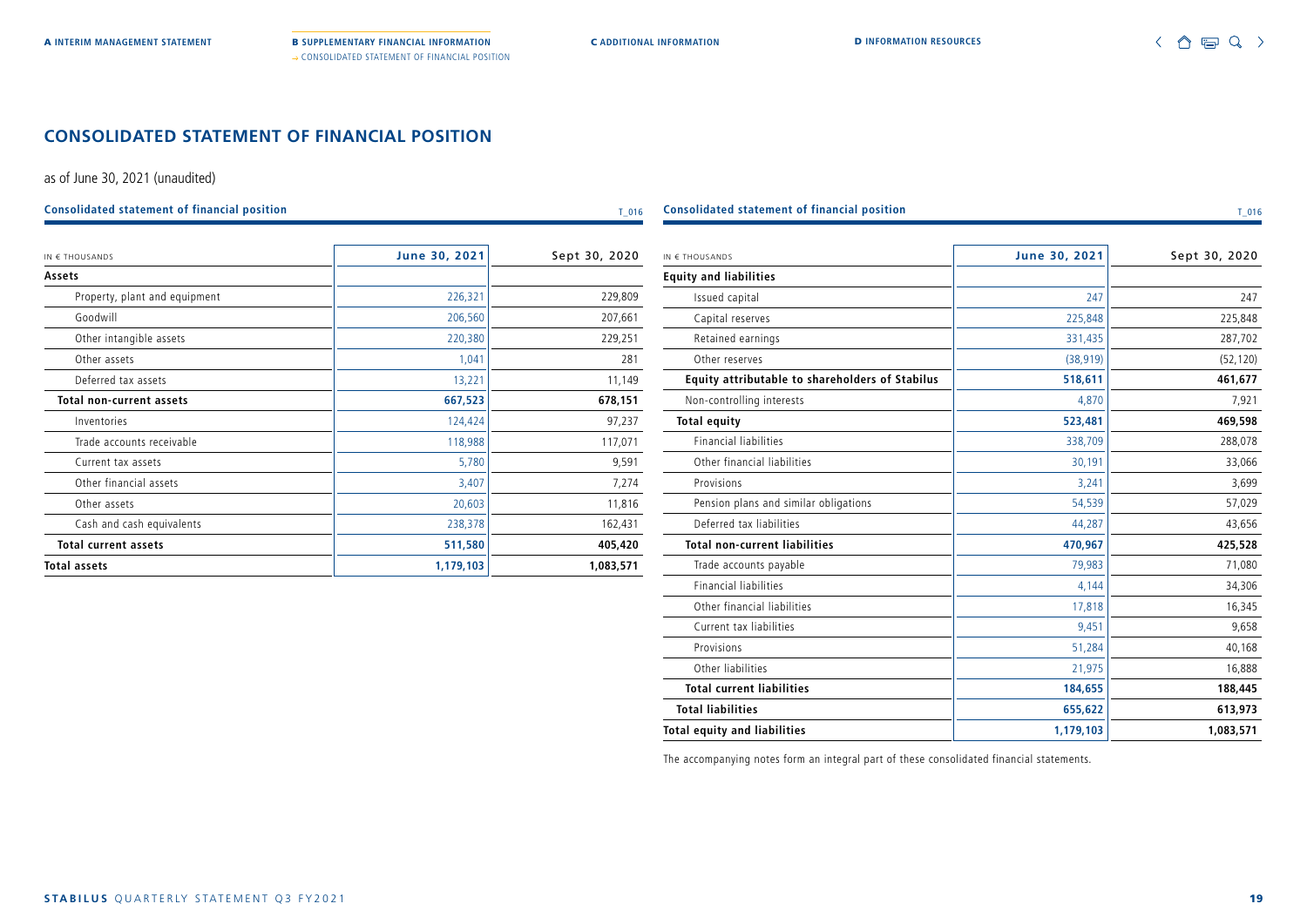### **CONSOLIDATED STATEMENT OF CASH FLOWS**

for the nine months ended June 30, 2021 (unaudited)

#### **Consolidated statement of cash flows** T\_017

|                                                                                             | Nine months ended June 30, |           |  |  |
|---------------------------------------------------------------------------------------------|----------------------------|-----------|--|--|
| IN € THOUSANDS                                                                              | 2021                       | 2020      |  |  |
| Profit / (loss) for the period                                                              | 56,206                     | 18,060    |  |  |
| Income tax expense                                                                          | 23,083                     | 8,725     |  |  |
| Net finance result                                                                          | 11,487                     | 3,286     |  |  |
| Interest received                                                                           | 287                        | 422       |  |  |
| Depreciation and amortization (incl. impairment losses)                                     | 47,195                     | 77,899    |  |  |
| Gains / losses from the disposal of assets                                                  | (170)                      | (10)      |  |  |
| Changes in inventories                                                                      | (27, 187)                  | (2, 755)  |  |  |
| Changes in trade accounts receivable                                                        | (1, 917)                   | 36,381    |  |  |
| Changes in trade accounts payable                                                           | 8,903                      | (41, 254) |  |  |
| Changes in other assets and liabilities                                                     | 4,511                      | (10,089)  |  |  |
| Changes in provisions                                                                       | 9,710                      | (6, 268)  |  |  |
| Income tax payments                                                                         | (22, 304)                  | (32, 316) |  |  |
| Cash flow from operating activities                                                         | 109,804                    | 52,081    |  |  |
| Proceeds from disposal of property, plant and equipment                                     | 653                        | 347       |  |  |
| Purchase of intangible assets                                                               | (11, 817)                  | (13, 114) |  |  |
| Purchase of property, plant and equipment                                                   | (17, 638)                  | (24, 555) |  |  |
| Acquisition of assets and liabilities within the business combination, net of cash acquired |                            | (1,062)   |  |  |
| Cash flow from investing activities                                                         | (28, 802)                  | (38, 384) |  |  |
| Receipts from financial liabilities                                                         | 95,000                     | 22,559    |  |  |
| Payments for redemption of financial liabilities                                            | (31, 340)                  | (1, 206)  |  |  |
| Payments for redemption of senior facilities                                                | (47, 358)                  | (20,000)  |  |  |
| Payments for lease liabilities                                                              | (6,034)                    | (6, 226)  |  |  |
| Dividends paid                                                                              | (12, 350)                  | (27, 170) |  |  |
| Dividends paid to non-controlling interests                                                 | (641)                      |           |  |  |
| Payments for interest                                                                       | (3,700)                    | (3,694)   |  |  |
| Cash flow from financing activities                                                         | (6, 423)                   | (35, 737) |  |  |
| Net increase / (decrease) in cash and cash equivalents                                      | 74,579                     | (22,040)  |  |  |
| Effect of movements in exchange rates on cash held                                          | 1,368                      | (2,980)   |  |  |
| Cash and cash equivalents as of beginning of the period                                     | 162,431                    | 139,020   |  |  |
| Cash and cash equivalents as of end of the period                                           | 238,378                    | 114,000   |  |  |

The accompanying notes form an integral part of these consolidated financial statements.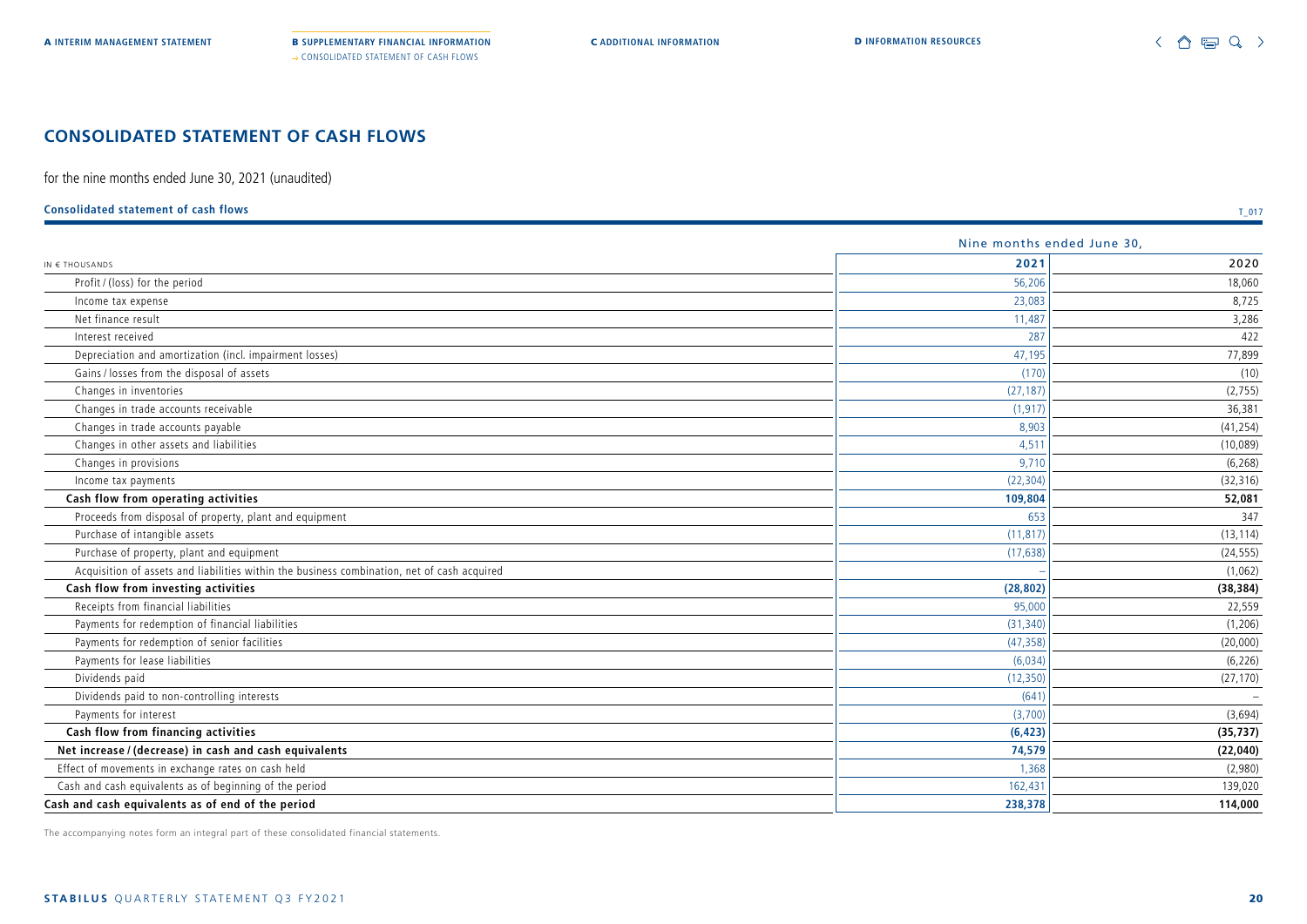### **SEGMENT REPORTING**

Segment information for the nine months ended June 30, 2021 and 2020 is as follows:

| <b>Segment reporting</b>                                   |           |                                              |                                                       |                                                                              |                | $T_018$   |
|------------------------------------------------------------|-----------|----------------------------------------------|-------------------------------------------------------|------------------------------------------------------------------------------|----------------|-----------|
|                                                            |           | <b>EMEA</b>                                  |                                                       | Americas                                                                     | APAC           |           |
|                                                            |           | Nine months ended June 30,                   | Nine months ended June 30, Nine months ended June 30, |                                                                              |                |           |
| IN $\epsilon$ THOUSANDS                                    | 2021      | 2020                                         | 2021                                                  | 2020                                                                         | 2021           | 2020      |
| External revenue <sup>1)</sup>                             | 358,187   | 306.651                                      | 244,182                                               | 215,319                                                                      | 105,726        | 77.397    |
| Intersegment revenue <sup>1)</sup>                         | 22,280    | 19,192                                       | 18,301                                                | 16,489                                                                       | 172            | 135       |
| Total revenue <sup>1)</sup>                                | 380,467   | 325,843                                      | 262,483                                               | 231,808                                                                      | 105,898        | 77,532    |
| Depreciation and amortization<br>(incl. impairment losses) | (25, 550) | (54, 125)                                    | (11, 562)                                             | (12, 407)                                                                    | (6, 590)       | (6, 140)  |
| EBIT                                                       | 45,645    | 1,963                                        | 31,963                                                | 25,321                                                                       | 16,662         | 8,014     |
| Adjusted EBIT                                              | 50,019    | 30,780                                       | 34,316                                                | 27,906                                                                       | 16,776         | 8,131     |
|                                                            |           | Total segments<br>Nine months ended June 30, |                                                       | Other/Consolidation<br>Nine months ended June 30, Nine months ended June 30, | Stabilus Group |           |
| IN € THOUSANDS                                             | 2021      | 2020                                         | 2021                                                  | 2020                                                                         | 2021           | 2020      |
| External revenue <sup>1)</sup>                             | 708,095   | 599,367                                      |                                                       |                                                                              | 708,095        | 599,367   |
| Intersegment revenue <sup>1)</sup>                         | 40,753    | 35,816                                       | (40, 753)                                             | (35, 816)                                                                    |                |           |
| Total revenue <sup>1)</sup>                                | 748,848   | 635,183                                      | (40, 753)                                             | (35, 816)                                                                    | 708,095        | 599,367   |
| Depreciation and amortization<br>(incl. impairment losses) | (43, 702) | (72, 672)                                    | (3, 493)                                              | (5, 227)                                                                     | (47, 195)      | (77, 899) |
| EBIT                                                       | 94,270    | 35,298                                       | (3, 493)                                              | (5, 227)                                                                     | 90,777         | 30,071    |
| Adjusted EBIT                                              | 101,111   | 66,817                                       |                                                       |                                                                              | 101,111        | 66,817    |

<sup>1)</sup> Revenue breakdown by location of Stabilus company (i.e. "billed-from view").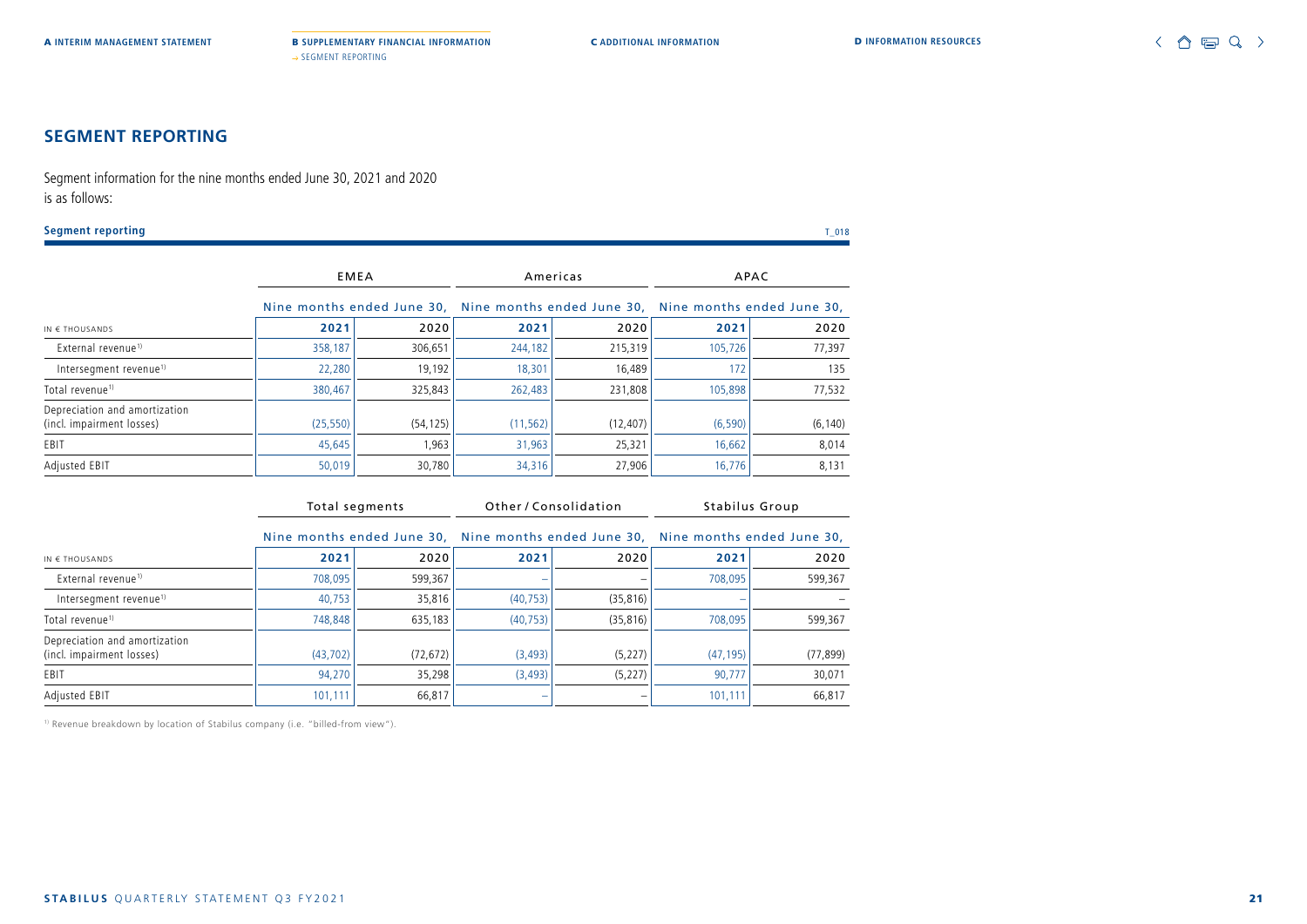## ADDITIONAL INFORMATION

#### **FINANCIAL CALENDAR**

**Financial calendar** T\_019

| $DATE1$ <sup>2)</sup> | PUBLICATION / EVENT                                                                           |  |
|-----------------------|-----------------------------------------------------------------------------------------------|--|
| August 2, 2021        | Publication of the third-quarter results for fiscal year 2021 (Quarterly Statement Q3 FY2021) |  |
| November 12, 2021     | Publication of preliminary financial results for fiscal year 2021                             |  |
| December 10, 2021     | Publication of full-year results for fiscal year 2021 (Annual Report 2021)                    |  |
| January 31, 2022      | Publication of the first-quarter results for fiscal year 2022 (Quarterly Statement Q1 FY2022) |  |
| February 16, 2022     | Annual General Meeting                                                                        |  |
| May 2, 2022           | Publication of the second-quarter results for fiscal year 2022 (Interim Report Q2 FY2022)     |  |
| August 1, 2022        | Publication of the third-quarter results for fiscal year 2022 (Quarterly Statement Q3 FY2022) |  |
| November 11, 2022     | Publication of preliminary financial results for fiscal year 2022                             |  |
| December 9, 2022      | Publication of full-year results for fiscal year 2022 (Annual Report 2022)                    |  |

<sup>1)</sup> We cannot rule out changes of dates. We recommend checking them on our website in the Investors / Financial Calendar section (www.stabilus.com/investors/financial-calendar).

<sup>2)</sup> Please note that our fiscal year (FY) comprises a twelve-month period from October 1 until September 30 of the following calendar year, e.g. the fiscal year 2021 comprises a year ending September 30, 2021.

## DISCLAIMER

#### **Forward-looking statements**

This quarterly statement contains forward-looking statements that relate to the current plans, objectives, forecasts and estimates of the management of Stabilus S. A. These statements take into account only information that was available up to and including the date that this quarterly statement was prepared. The management of Stabilus S. A. makes no guarantee that these forward-looking statements will prove to be right. The future development of Stabilus S. A. and its subsidiaries and the results that are actually achieved are subject to a variety of risks and uncertainties, which could cause actual events or results to differ significantly from those reflected in the forward-looking statements. Many of these factors are beyond the control of Stabilus S. A. and its subsidiaries and therefore cannot be precisely predicted. Such factors include, but are not limited to, changes in economic conditions and the competitive situation, changes in the law, interest rate or exchange rate fluctuations, legal disputes and investigations, and the availability of funds. These and other risks and uncertainties are set forth in the Group Management Report. However, other factors could

also have an adverse effect on our business performance and results. Stabilus S. A. neither intends nor assumes any separate obligation to update forward-looking statements or to change these to reflect events or developments that occur after the publication of this quarterly statement.

#### **Rounding**

Certain numbers in this quarterly statement have been rounded up or down. There may therefore be discrepancies between the actual totals of the individual amounts in the tables and the totals shown as well as between the numbers in the tables and the numbers given in the corresponding analyses in the text of the quarterly statement. All percentage changes and key figures in the quarterly statement were calculated using the underlying data in millions of euros rounded to one decimal place ( $\notin$  millions).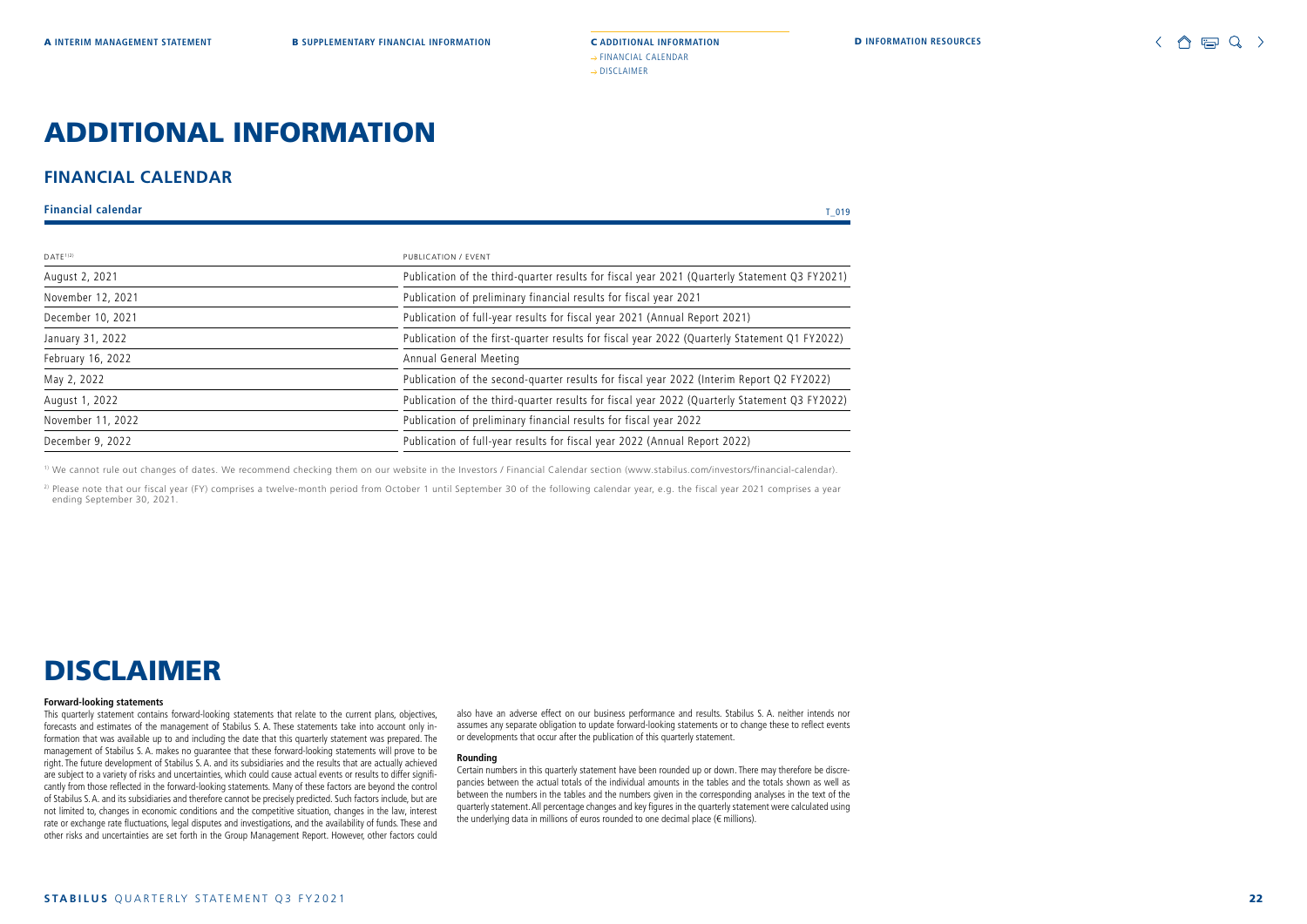## INFORMATION RESOURCES

Further information including news, reports and publications can be found in the Investors section of our website at www.stabilus.com/investors.

#### **Investor Relations**

Phone: +352 286 770 21 Fax: +352 286 770 99 Email: anschroeder@stabilus.com